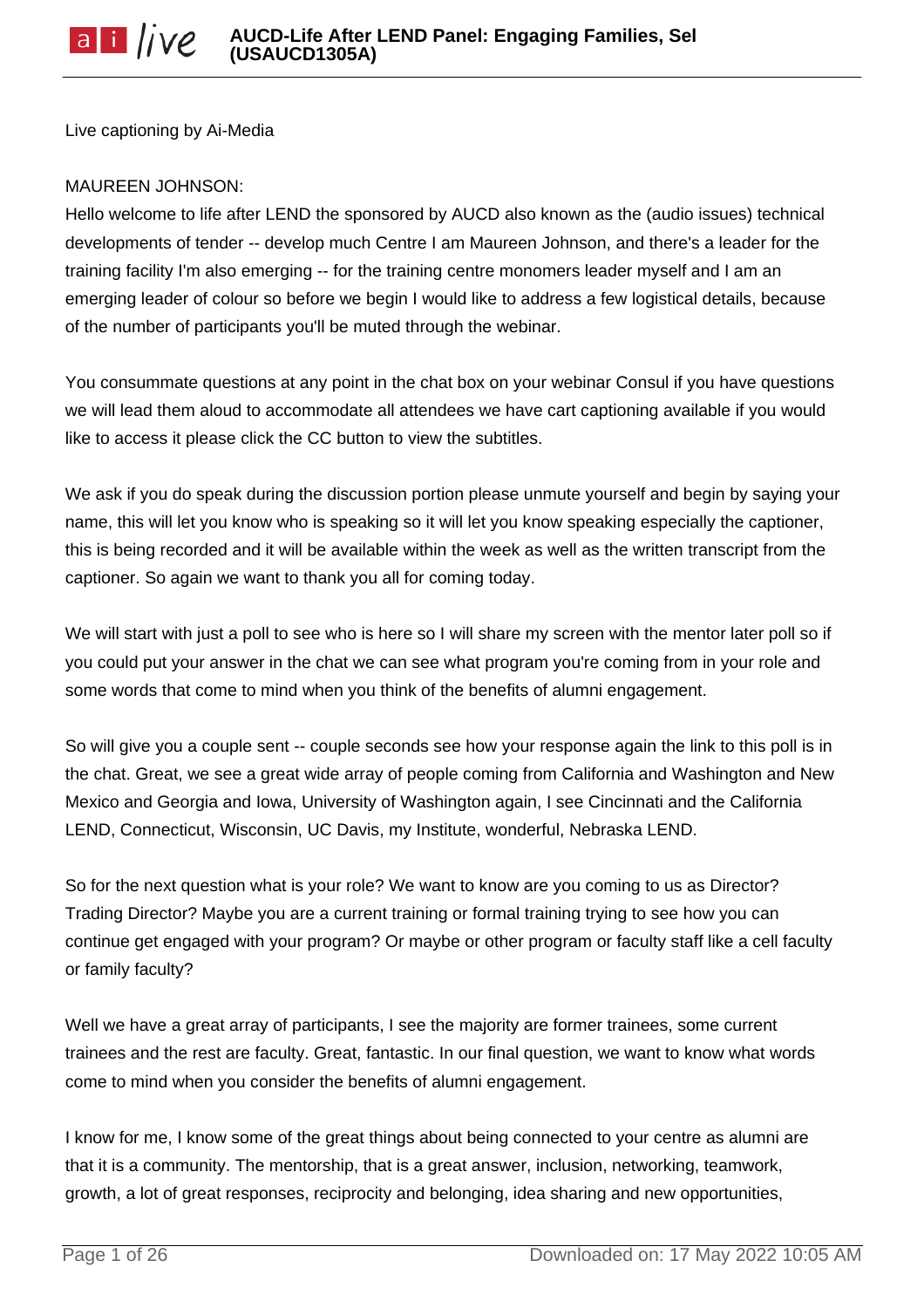Great, fantastic. I see some responses in the chat as well like future leaders. Great, thank you so much for answering. So now, I will introduce, well first I will talk about the learning objectives for today's webinar. You can expect to learn about the benefits of engaging former trainees including self and self advocate trainees, we will identify some macro and micro strategies for engagement as well as discussing solutions for emerging challenges and talking about some evaluation methods as well.

So please join me in welcoming our moderates for today's panel, Alyx Medlock, from the training Director of New Mexico LEND and Mark Crenshaw the Assistant Director of the Georgia Centre for leadership and disability. Cell turn over to our moderators, thank you.

# MARK CRENSHAW:

Thank you -- welcome and welcome to our guest today, I Mark Crenshaw, I guess I am to start, so as we begin, we will review a little bit about how Alex and I thought about our approach to learning objectives for the webinar today.

So in terms of the benefits of engaging trainees I just wanted to say that from my perspective here in our LEND program, I really just want to highlight the goal of LEND, I think. Which is to train interdisciplinary workforce. That is ready to provide individual and family care.

And you know, advocate within four individual disabilities and their autism and their families, so I think that LEND is key will he think about that, obviously in terms of their requirements of our land grants is important because we want to be able to do follow-up.

But I think that the first reason I would say it is important is because I am really interested in building the capacity of the state of Georgia, to better meet the needs of children, adults and families. With disabilities. And alumni engagement is part of that long-term strategy. I want to know where the Georgia LEND alumni are so that I can provide guidance and opportunities to connect to LEND.

And guidance and opportunities to connect to conversations at our state that position alumni for leadership. And just in terms of connecting you now briefly using social media those who know me in this network know that it is a bad way can I have been on for many years in terms of engaging leaders, so close Facebook groups that the alumni participated in one of the good things what a micro strategy that happens at this time every year is when we finish land we welcome the new alumni LEND to the Facebook group, it is one of the things that I can get a little bit emotional about, with the alumni welcoming new alumni to the LEND family here in Georgia has been important to me.

In terms of the micro-strategies it has been important to say that I went back and counted you know in terms of the schedule for our land presentations I think that in the year that we just finished we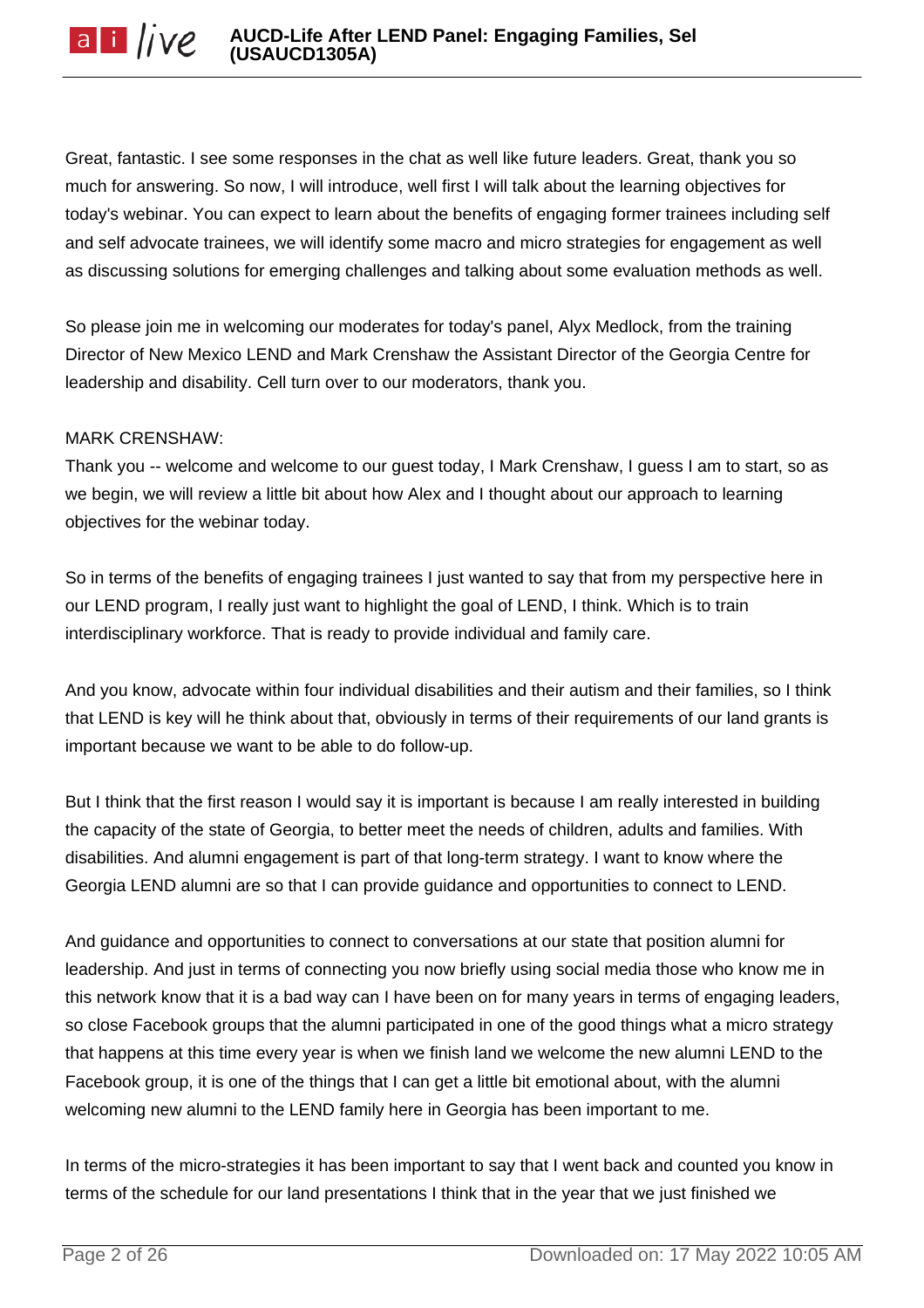engaged about 12 or 13 alumni in about 12, to provide subject matter expertise.

You know to be family mentors. For family trainees to be family mentors and leadership mentors for families same with our then who have been in the alumni program to engage them and to mentor self advocates in our program and just to say, you know we sort of evaluate that by by counting soap quantitatively and qualitatively we have sort of counted the numbers of folks who remain engaged and we know where they are and also really being clear about the fact that we are in our 11th year of land developing quite a -- LEND developing quite a group people who have stories of navigating complex systems and stories to share with their colleagues so that is what I will say in the beginning. If you want to take it from here, alyx.

### ALYX MEDLOCK:

Thank you Mark, I am Alyx Medlock I liked injuries myself I am a white woman in my late 40s and I have her brought hair and glasses. My background is a houseplant so I am really glad to be here with all of you so can we go to the next slide? What I would like to talk about is the first thing that Mark said which is that we really want to think in terms of this discussion in this panel about why we are supporting alumni engagements and I think that this goes from the top for really concrete reasons why we are asking people to continue to engage with us like things like rent reporting. At our two and five and 10 year surveys.

In things that Mark touched on like things hike having former trainees then contribute to this more robust LEND training so we ask our trainees to come back as panelists. And as people who are leading discussions and seminars and then it goes into these more abstract reasons why we ask for this engagement which is that we are meeting our goals of having leaders in our communities and in New Mexico we have a large, rural state and we want to make sure we are staying in touch with those leadership goals and the things happening within those communities. ?

So, there you go, so in New Mexico as Martin mentioned -- as Mark mentioned we are thinking about micro and macro levels, Abba how we engage people individually which involves many different things like inviting people to come and present with us.

It also involves connections with people in the community, connecting with opportunities for leadership, like board openings and employments, and leadership opportunities, so connecting individuals with where we know their strengths lie, and we note there are things we are doing at a cohort level. So the list of these things, we have an online portal in New Mexico, we host alumni symposiums things like email lists and brown bags which we mentioned. And social media like creating cohort groups. Next page please.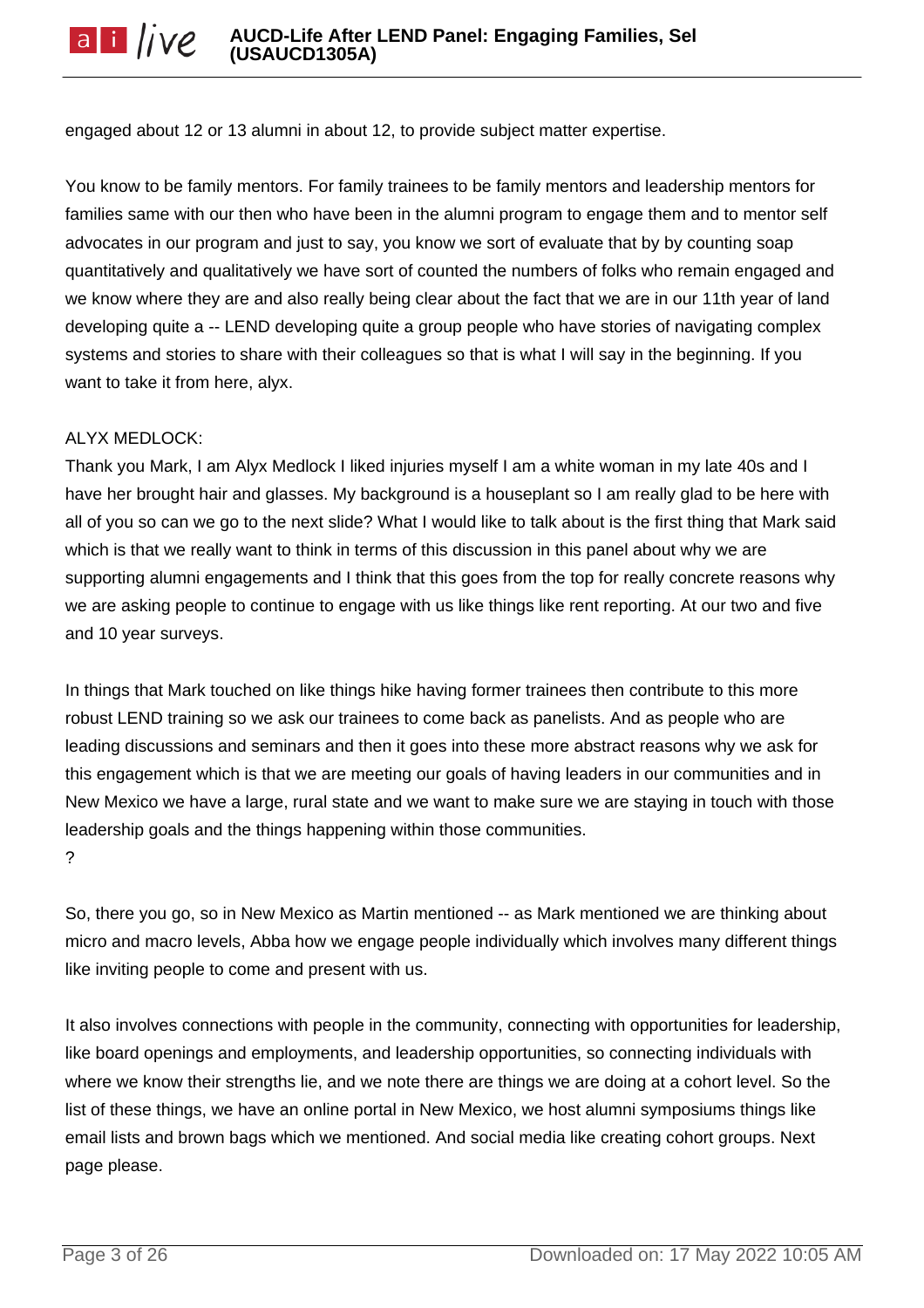And I think, here's an example, we had a picture of the portal because it took us a long time to make so now you off the see it and this is an opportunity for our alumni and current trainees to have a discussion board that we can think about leadership opportunities and what people are doing in their communities, resources so former trainees have asked us to have a depository of things that they can go to get information and resources that they have gained through LEND.

In this networking connection between the members and that calendar of events and I'd like to mention that quickly because it is beautiful right? So next slide please. And I think I would like to talk about the ways that engagement has been supported. And MH or thing was that we applied and had this to fast grant through ITAC.

And it was a gain through leveraging I think that's an important word our network group so it was to create a space and I think that AUCD providing support help us create that space to make an opportunity to do this.

I think that time on the next slide I would say is the most thing that made it hard to implement these things. So that is it, time I have it in caps because I'm yelling the site you are (Laughs) This is the biggest challenge making the space and making sure can be prioritized. So having that opportunity through fast grant really helped us.

And this piece on motivation, why do trainees want to continue their involvement with us? They want to continue creating those leadership opportunities., Sorry I have lots of dogs (Laughs)

I will put my contact information in there, everyone has it but I want to make sure we were framing the discussion with our lovely panel so thank you all.

# MAUREEN JOHNSON:

.

Thank you so much will move into our panel discussion. So I will let Mark introduce our first panelist.

# MARK CRENSHAW:

Sore first panelist is Donna Morgan Johnson.

They are the development and partnership director for Georgia's childcare subsidy program, childcare and parent services at the Department of learning here in Georgia.

She also serves as the family faculty for the Georgia LEND program, in disability. Georgia State University. Ms. Morgan Johnson's previous roles includes serving the director for children and special healthcare needs. Title V. And the director of child health programs and director of George's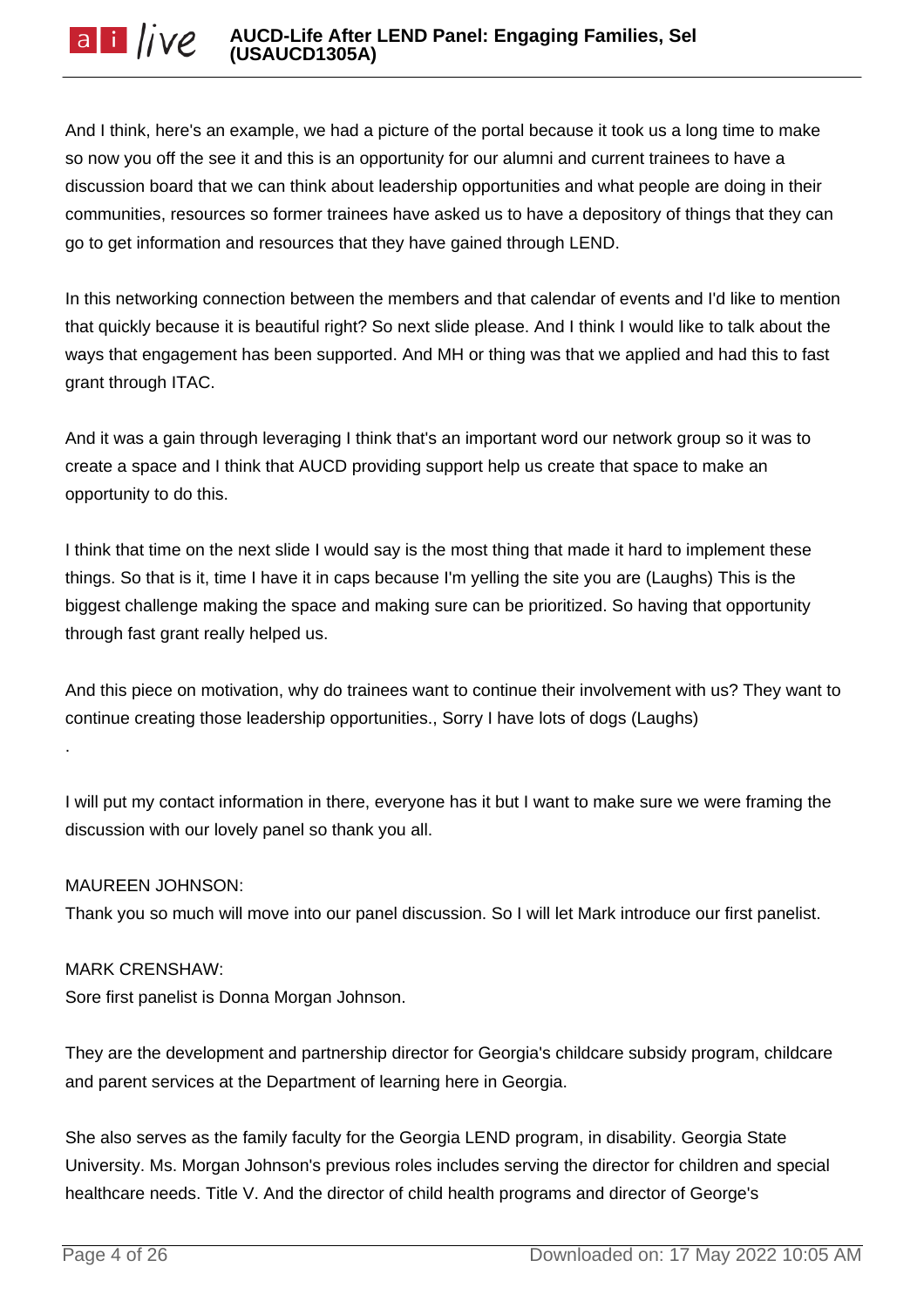intervention program, which is the ID EA part C program in Georgia. It is in the maternal child health sector.

Ms. Morgan Johnson was also the coordinator and co-author of the (Name) for Georgia, and a member of the 2011, 2012, inaugural Georgia LEND cohort. She was a family member in that first cohort.

She is the mom of three young adult daughters. One of whom lives with autism. Ms. Morgan Johnson has a Masters degree from Walden University in human and social services. Thank you for being with us, Donna.

## J. ALYX MEDLOCK:

I am very excited to introduce Brandon Eddy. He is a speech pathologist at Portland State University Beach and hearing sciences departments. I did not mention that I am also an SLP, so we have (indiscernible) for each other. He completed training in both the Iowa LEND program in 2014 and 15, and the Oregon LEND program in 2015 at 2016. He served as a trainee in AUCD in 2015 at 2016. And currently serves at the AUCD emerging leaders advisory Board.

Brendan is passionate about family centred interdisciplinary clinical practice and research. Particularly, in augmentative and alternative communication and cleft and cranial facial differences will stop welcome, Brendan, thank you for coming.

# MARK CRENSHAW:

This is Mark speaking again. The next person I will introduce is Maggie Winston. Maggie is an advocate from Alaska, a full-time program director for local Centre for Independent living, and an adjunct faculty (indiscernible). She has a fiery passion for disability policy and advocacy and is the author of the blog Pretty Wheelchair Girl. Thank you for being with us today, Maggie.

### J. ALYX MEDLOCK:

I'm very excited to introduce Anjali Rao. She has over 20 years of experience as a faculty pediatrician at Northwestern University where she provided care to multiple pediatric communities and taught medical trainees at the Feinberg School of medicine.

She is currently at the University of Chicago where she is sub specializing in developmental and behavioural pediatrics. And serves a patient population that disproportionately faces a myriad of health disparities. Her advocacy and research interest focus on increasing access to care for vulnerable youths and fostering systemwide change to increase care delivery for children and teens with developmental differences.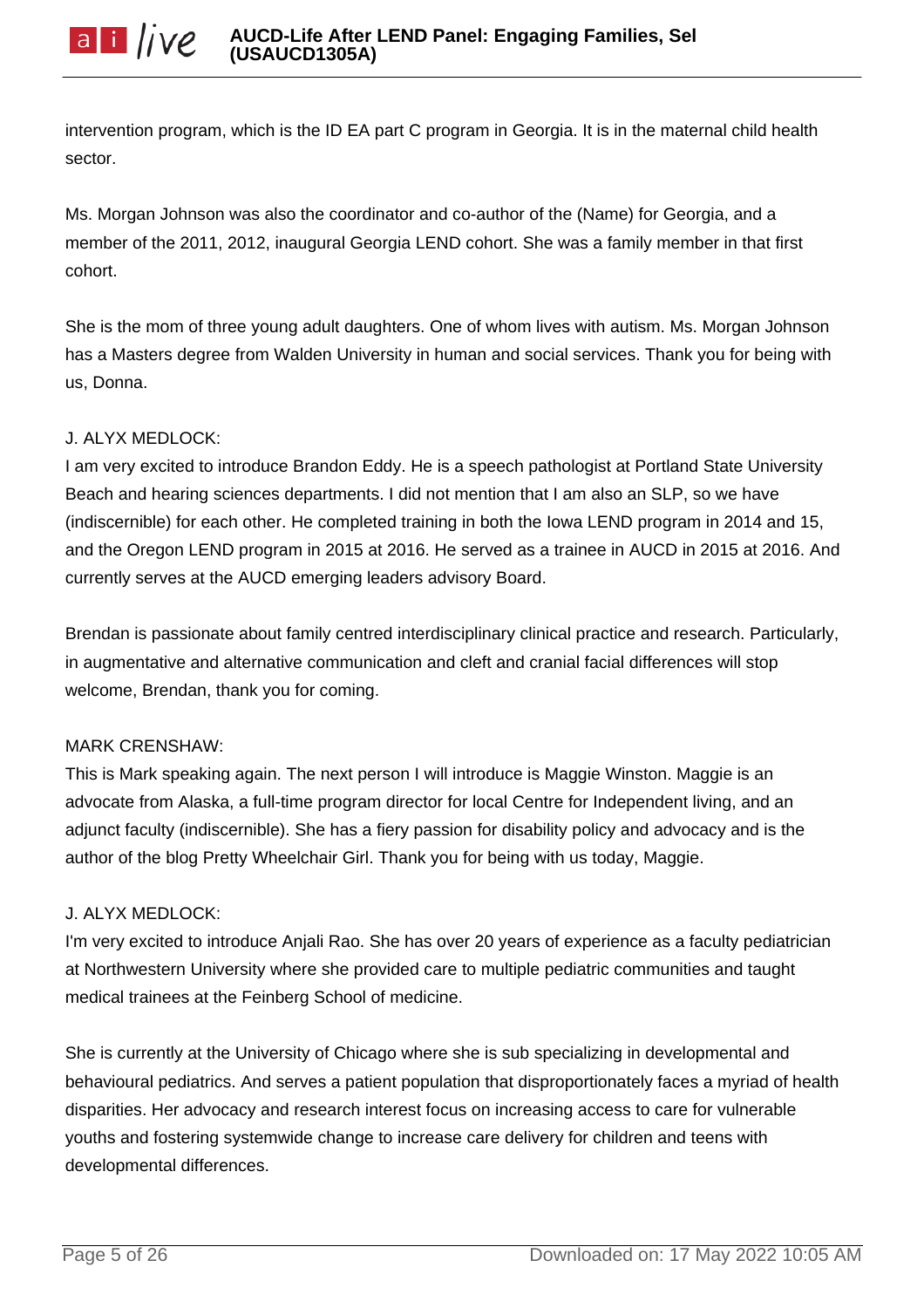Doctor Rao is currently the vice chair for the AUCD interest group. She is also a develop mental and pediatrics fellow at the University of Chicago and was 2020-2021 AUCD training liaison for the Illinois LEND. Welcome, Anjali.

# MARK CRENSHAW:

Now that we have introduced the panel and, once again, thank you all for taking the time out of your Friday afternoon — or, Friday, to be with us.

I will ask Maggie if she will begin by answering the first question: can you discuss different ways your program engaged you after your time as a trainee?

# MAGGIE WINSTON:

Absolutely. Thank you for being here today. My program engaged me by hiring me as a faculty. We did not actually incorporate self advocates until my cohort in 2016.

And then, right after that, they started incorporating self advocacy faculty as well. So, I think that has helped me to stay engaged because I sit on every cohort now.

But that is something that we have done in our program a lot since. So, there is a little bit of a turnover in LEND faculty. But, pretty much, all of that turnover is filled with individuals from previous cohorts.

So, it is really cool that we get to see the same faces and continue to engage as faculty that way.

# MARK CRENSHAW:

Thank you, Maggie.

Donna, I wonder if you could respond to that first question?

# DONNA MORGAN JOHNSON:

Certainly. So, gosh, it has been 10 years. I guess, last year was our 10th year. I started with LEND as family discipline. Over the ten-year period, I have been engaged in a lot of different ways. I have come back and sat on panels, I have had the pleasure of having family members who were engaged in LEND to reach out to me, to ask questions will stop I have done presentations on different roles, in different capacities.

But, you know, before becoming family faculty this year, I was already supporting other family members. And that was really nice because what I saw was Mark, who was my director — training director at the time, he really saw my trajectory and the path that I was on once we saw families were struggling. He connected me, and I loved working with them. Once I moved into some of the roles that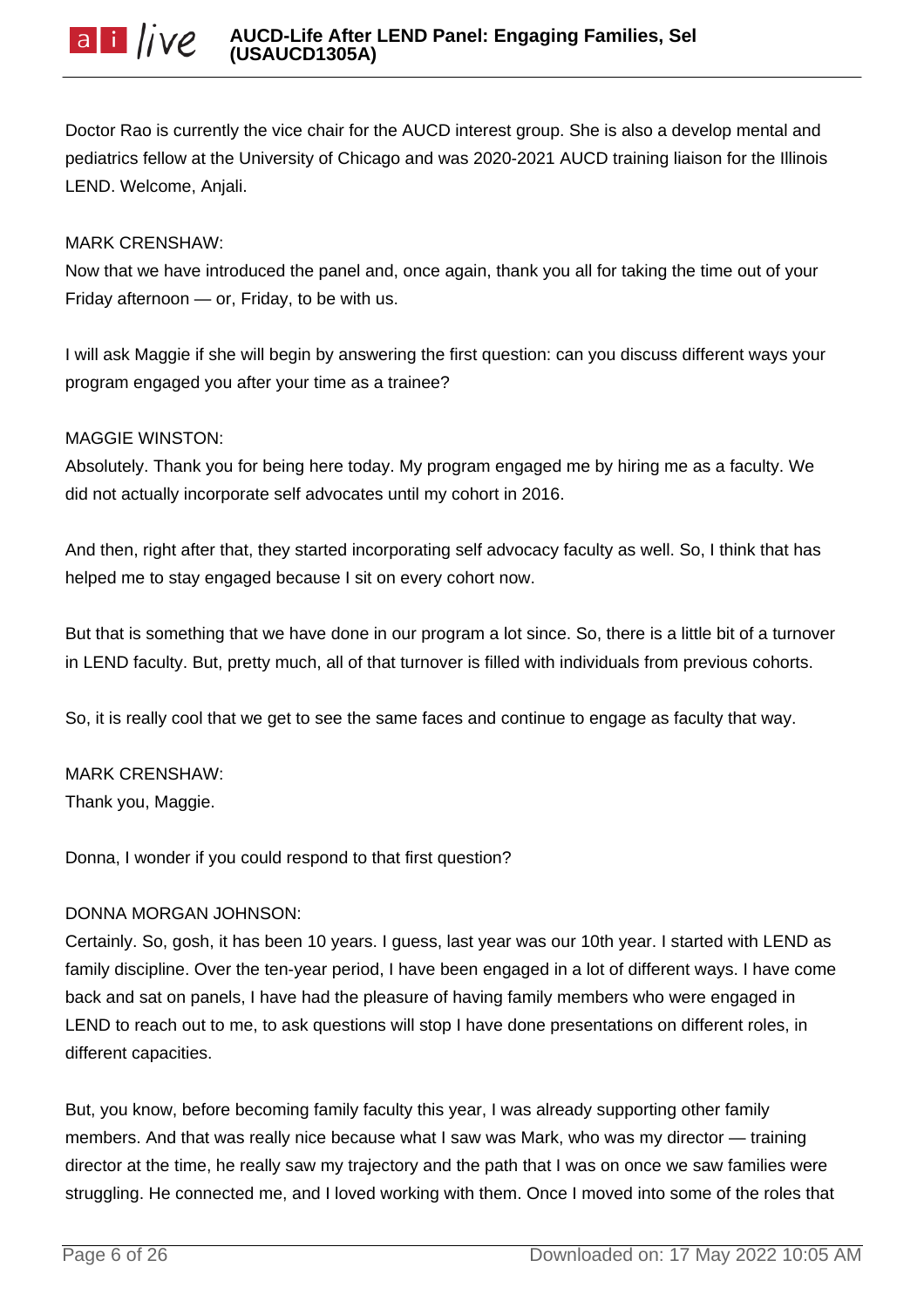I had, I've been able to serve as a resource for the program. So, it's been a great experience.

MARK CRENSHAW: Thank you, Donna.

J. ALYX MEDLOCK: Mark, do you want to ask the second question?

MARK CRENSHAW: I can!

So, the second question is, how did your program engage you individually and how did they engage your cohort of trainees?

And for this question, we will go to Brandon first.

BRANDON EDDY:

Sure, thank you for that question.

I think I would like to begin just by starting to talk about my LEND program. In the Iowa LEND program, something that I loved was that they pay for everybody to go to the AUCD conference in March. And we had the chance to meet with our legislators at the national level, and advocate for bills and legislation that was important at the time.

That really stood out to me. I had the privilege to also do that again the following year at the Oregon LEND program. They paid for me to get to do that as well.

I say the other moments that stood out, again, in the Iowa program, they brought all of their trainees to the state level, too, again, advocate for those who were up in the state legislation at a time.

I bring this out as standout moments because my brief review of alumni literature — because I have to get into this in preparation for this panel. But alumni engagement literature would suggest that the likelihood of somebody to maintain engagement with their cohort and their training program, once graduated, is the richness of the experience that they have had as part of the training.

So, I bring this up to see that I want to be engaged. LEND was incredible as a training experience for me, and both programs that I participated in.

As we talk about strategies to improve engagement, I see aspects that we should think about from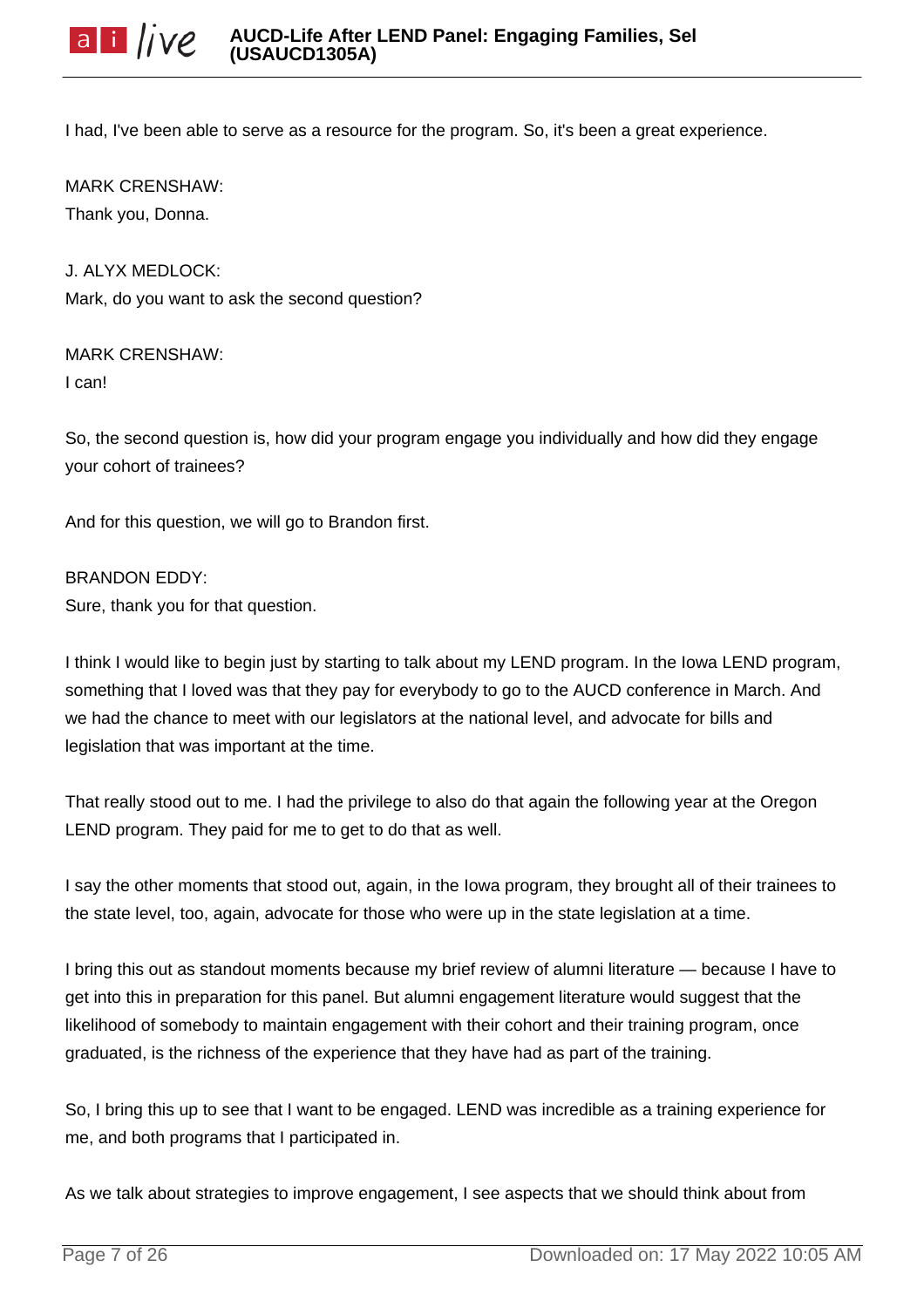how we improve engagement at the training level, but also, how do we create engagement for those trainees who have already graduated.

Since graduating from LEND, at the group level, I've primarily engaged with both programs in the sense that I have done the two and five year surveys. That is the primary way this point.

Individually, I have maintained connections with the Oregon LEND program, and of course, practising in the state of Oregon right now. Although, I think fondly of my Iowa LEND program, I've had limited individual engagements since leaving. With the Oregon LEND program, a lot of the engagement that I've had is in aspects of my current positions — placing students with their program experiences. I've had a chance to mentor speech language ecology Fellows who is serving as LEND trainees currently. I've had the privilege to be hired as a research associate for the Institute of development of disability at our local program too. So, I feel very think before that, obviously.

Since transitioning to Portland State again, placing students now to encourage them to have these experiences. I've had a chance to reject my former mentors to serve as guest lecturers that I'm teaching to graduate and undergraduate students. I've been told by some of those individuals that it has helped their promotion pathways for advancing. And I've had the chance to do research collaborations with a number of faculty. So, it is very helpful, I think, from a future generation of student training standpoint. But also, helping to advance both my professional pathway, and hopefully, my colleagues who are still in the LEND program, as faculty right now.

### MARK CRENSHAW:

Thank you, Brendan. Anjali, do you want to respond to the second question?

### ANJALI RAO:

I trained last year for the LEND program, it has helped me with the pediatric and (indiscernible) fellowships. So, it is part of what we do.

So, in that sense, it is nice to always have someone in both my home program, and my home program, you know? (Laughs)

My DBP fellowship program and also, my Illinois LEND program, there someone above me and below me in terms of that training pathway. That is nice to have, to have someone to look up to and say, "how did you approach this assignment?"

And also, to turn back around and do that for the person coming next.

In terms of cohort engagement, Illinois LEND, I think, there is a lot of information sharing that it starts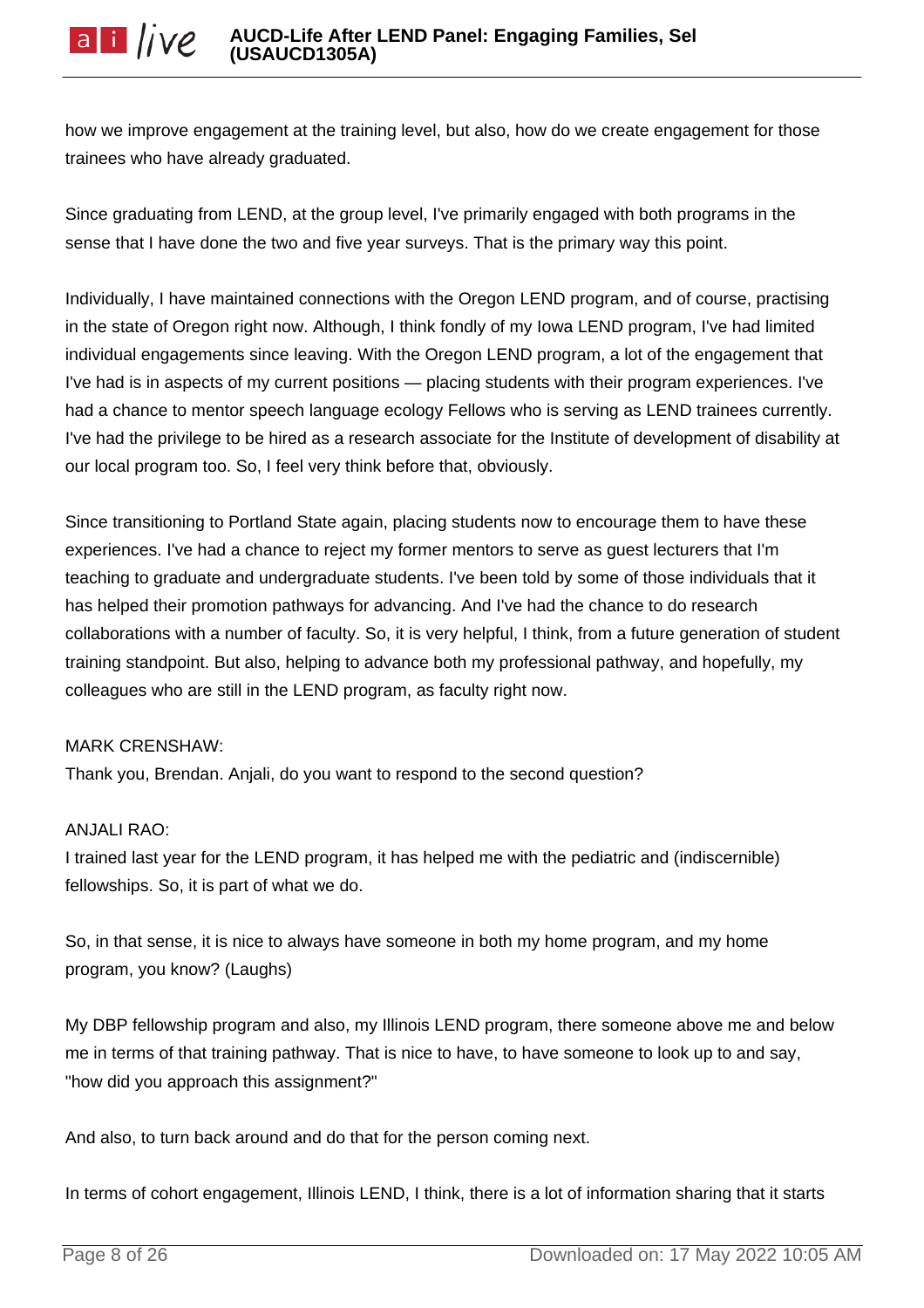with, within weekly newsletter, highlighting what our other cohort members are doing. And then come also, making sure that we know of opportunities open to us through that. I was able to learn of the AUCD trainee liaison program. I was able to apply and be accepted to that program, which, of course, required endorsement and support from my LEND directors. They were very supportive in giving that endorsement.

They have also been able to engage me individually by having me come back to help serve as consultant faculty at times, when that didactic is pertinent to something that I can add to. So, I've been able to serve in that capacity.

And then, I also applied and was accepted to be the AUCD autism Sigg culture, last year, and that was with a lot of support and endorsement from my LEND director.

So, I think, that kind of happens on this blast, you know, way to start with. "Here is our newsletter, here is opportunities." And then when they see somebody was ready to engage, then that gives a chance to work more individually with that person to help move them along the path that they are choosing for themselves at that time.

## MARK CRENSHAW:

That's great and jolly -- that's great Anjali. Perhaps Maggie you could talk about how the LEND program engaged you and how to gauge the full cohort of trainees you engaged with? We offer you that opportunity now.

# MAGGIE WILSON:

Thank you, I think I explained how they engaged me individually, fortunately, but how we engage other trainees, very similar to other examples the guise of already given.

Calling back for panels is a really big one. Every single year, we will call some of our former trainees back in, we always do a panel of former trainees in the beginning at our first face-to-face we call it. And Alaska is really kind of a big small-town, anyway.

And so when you have an interdisciplinary group that is doing developmental disability specific stuff that makes it even more of a small town thing, so I think through social media. Particularly we have an Alaska land without walls group. And through calling back to do these panels it is not super difficult with that small town feel to engage. So that is probably region and state specific I'm sure you guys, and you're much bigger programs and states with more population it is more difficult.

So I guess for anybody out there who has a lot of rural individuals or smaller populations it is really about keeping that small town kind of close-knit vibe together through social media and through that interest -- interdisciplinary field, I guess.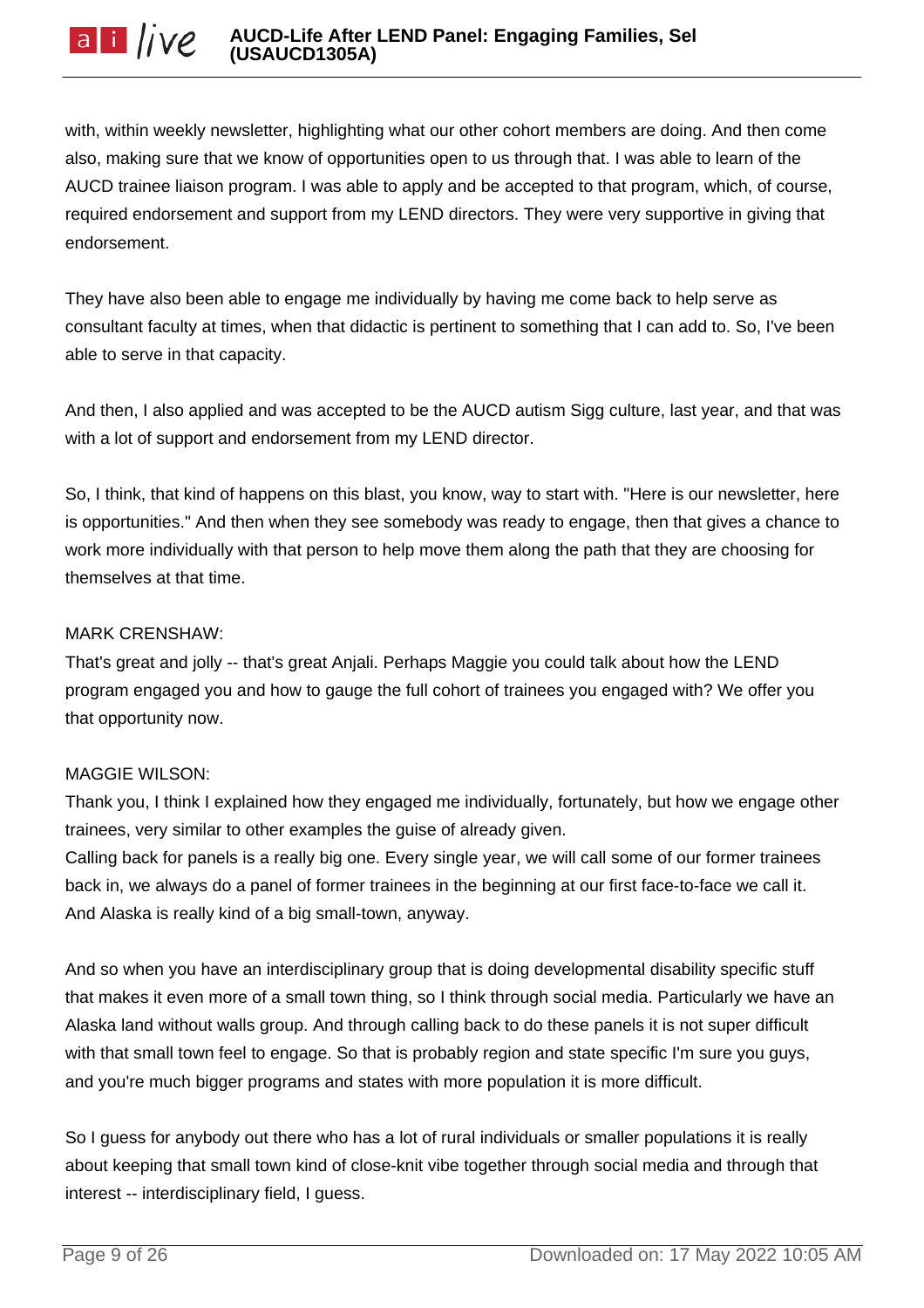#### MARK CRENSHAW:

That's great, Maggie and I think this might be a question for folks in the chat but you know, I think there are some things that we do in Atlanta that work for us in terms of getting people together. On a regular basis that might be a challenge in Alaska so I am interested to think that that balance would be really interesting to think about. Thanks for raising that, thanks I think that is important for us to think about as we think about the challenges and opportunities in our individual programs. So Donna I want to give you an opportunity to address this question

If you have anything to add specifically, or you just go ahead.

## DONNA JOHNSON:

Yeah, I think one of the things that I have always loved, and unfortunately with COVID we have not been able to do it is much as our picnic. Where we get back together and we get to bring all the cohorts together, everyone who has participated, and it is amazing. You would think that something as simple as a picnic, swell use get to see people but it's that moment where you get to find out where your colleagues have gone. What have they gone to do?

Connections are made even connections beyond those conversations that happen during that time together. And classroom. -- In classroom and I can say through bringing the cohorts back together I can say I've had opportunities to come my way because you know, it's like, "Of Donna I didn't know you're doing this or even extended to this." And it has been a great way to network.

And I will say the other important part of it is for me it is not just about the lend program has engaged me. It is about how I have engaged LEND.

I have had things that have happened and I know that if I shared this with Mark or at the time Dan or Emily, about opportunities that can really help. Strengthen, and you know it may be applicable for people within the cohort. It helps us all to grow we continue to thrive as a family which is what the ultimate plan is for me. I love having a family whether it is here, I love all of you because you're part of my family. How about that?

MARK CRENSHAW: Thanks, Donna.

### ALYX MEDLOCK:

Don I think Alaska the next question first if you would like to keep talking because

(Laughter)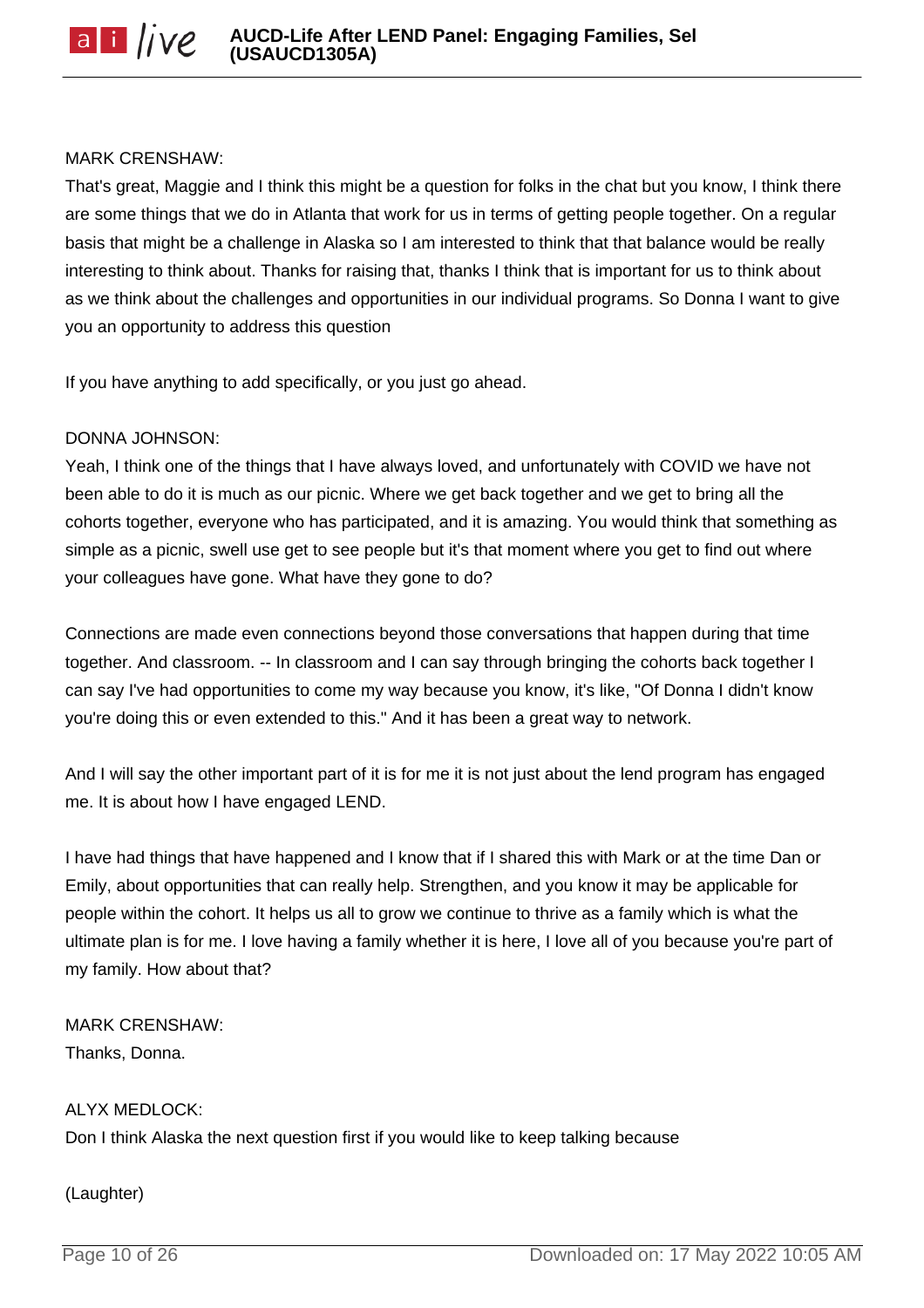### ALYX MEDLOCK:

That will be lovely, I think it touches on what you have already been speaking about which is what you've all been speaking about and Donna I liked that idea that you put out there about this reciprocal interaction about what LEND is doing to reach out to you what you are doing to stay in touch with LEND.

So what I want to start with, though is do you have ideas or suggestions about how engagement could be improved? Like in ways that engagement with alumni could be improved from the LEND?

### DONNA JOHNSON:

You know, I do, I was very fortunate and I have been very fortunate on my path at LEND, I'll give this tidbit when I started at LEND and family discipline I had not even finished my bachelors degree but I was working on it and I knew I wanted to go.

And I have had this amazing journey. When I moved into the role of Director for the children with special health needs program or the (unknown term) program I was able to reach out and engage LEND, because it was an opportunity for us to both grow. I knew the benefit of, there were projects that I knew LEND was working on. Like there were projects and there were -- anyway had experience in public health so why not use this wealth of talent that sits within LEND and I reached out to Mark and said hey Mark, I have some that may actually benefit and could help expand the skill set and how the trainees to understand how state government works.

And you know, I think again, thinking about not just how wetland can do for you but what you can do for LEND and I think we are on the same page and we are all working towards the same thing. I think we have to be creative, I love the social media. That Mark engages us and. I have learned a lot about what my colleagues are doing. But also, opportunity. And I thought maybe I need to plug in here. Para I have reached---

I have rechecked some my colleagues and I said this is something for you. So I have engaged my staff and recommended them for LEND. I think it is continuing to grow the network because I can see the skills that sit within my team and I want to make sure certainly they have the same opportunity.

### ALYX MEDLOCK:

Thank you, Donna. And that makes me think about how important the relationships were the you created with Mark and others. Sorry Mark you're the one who is here but how important it is for that relationship to have a relationship you can go back and reach out for those important things in creating those relationships and really how important that is. So thank you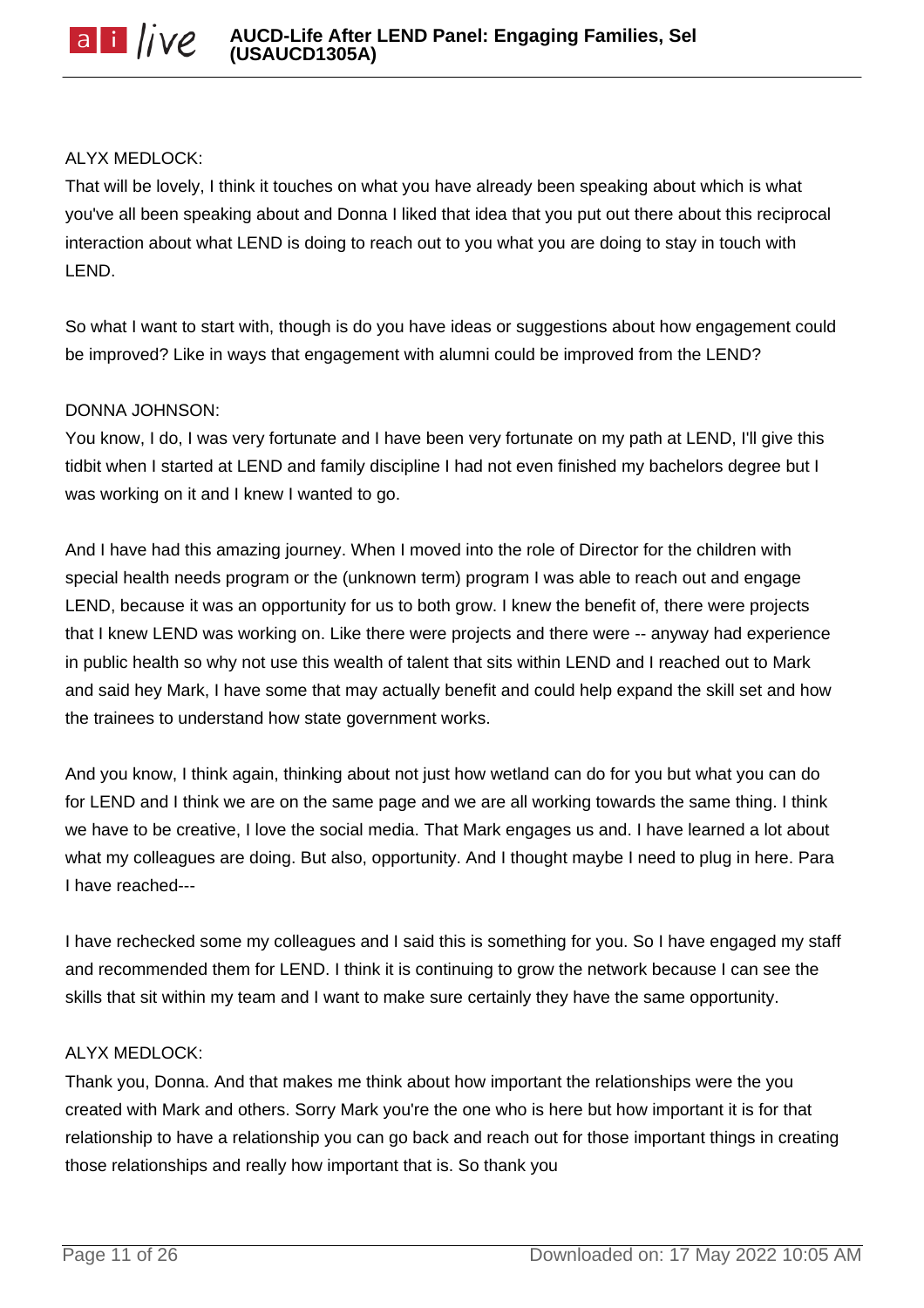### DONNA JOHNSON:

I like to add one thing to that when I was at public health we were working on healthcare transition project. And I knew there were a couple of LEND programs that were focused on that same work and had to been developing. I use my relationship as being part of the LEND family, I reached out and I could not get through the door the first time but when I said I was a LEND fellow wow. People reached out. Because they were LEND. And they stand chair. So not just my own LEND but other programs.

### ALYX MEDLOCK:

Yes right and other peoples investment of LEND as a concept helps you get your foot in that door. Yeah, no, that is a great point. Brandon, I will ask you the same question. How do you think engagement could have been improved? It sounds like you have had different experiences over time?

### BRANDON EDDY:

It has been nice to see different LEND programs but I'd also like to reinforce what Donna said that I think this is a two-way Street, I think the trainees to be engaged to want to be engaged I think that in terms of how lend programs can improve engagement there could be aspects that are (audio issues) or how LEND training could improve but also a top-down in terms of incentives for engaging those alumni engagement. Para I think I mentioned before that I enjoyed doing my two and five year surveys it felt like a nice way to connect with my former land program but overall what I think I would wish for would be more opportunities in sustained engagement over time with my LEND program just to see where people are at.

Like as Donna said, the social events to get together they are a nice way to build community and to see where former LEND trainees are added to build those connections which are so important to have that community. I would like to acknowledge that while those chickens they will be important as a practical professional I am a speech language pathologist and I know many of our colleagues have other professional homes beyond AUCD.

As a speech language pathologist my home organization is the language (audio issues) they have the IOT eight they have countless other organizations beyond this so where we lay ourselves out they often get in clinical positions after graduating where they have full-time jobs, it means there have small meta-resources left for where we allocate our times and dedication to.

So obviously a strong training experience as a LEND fellow or LEND trainee wants us to dedicate that time towards LEND and AUCD and the efforts put forth by those organizations but we also have requirements to fulfil continuing education like mandatory trainings which both take time and funding.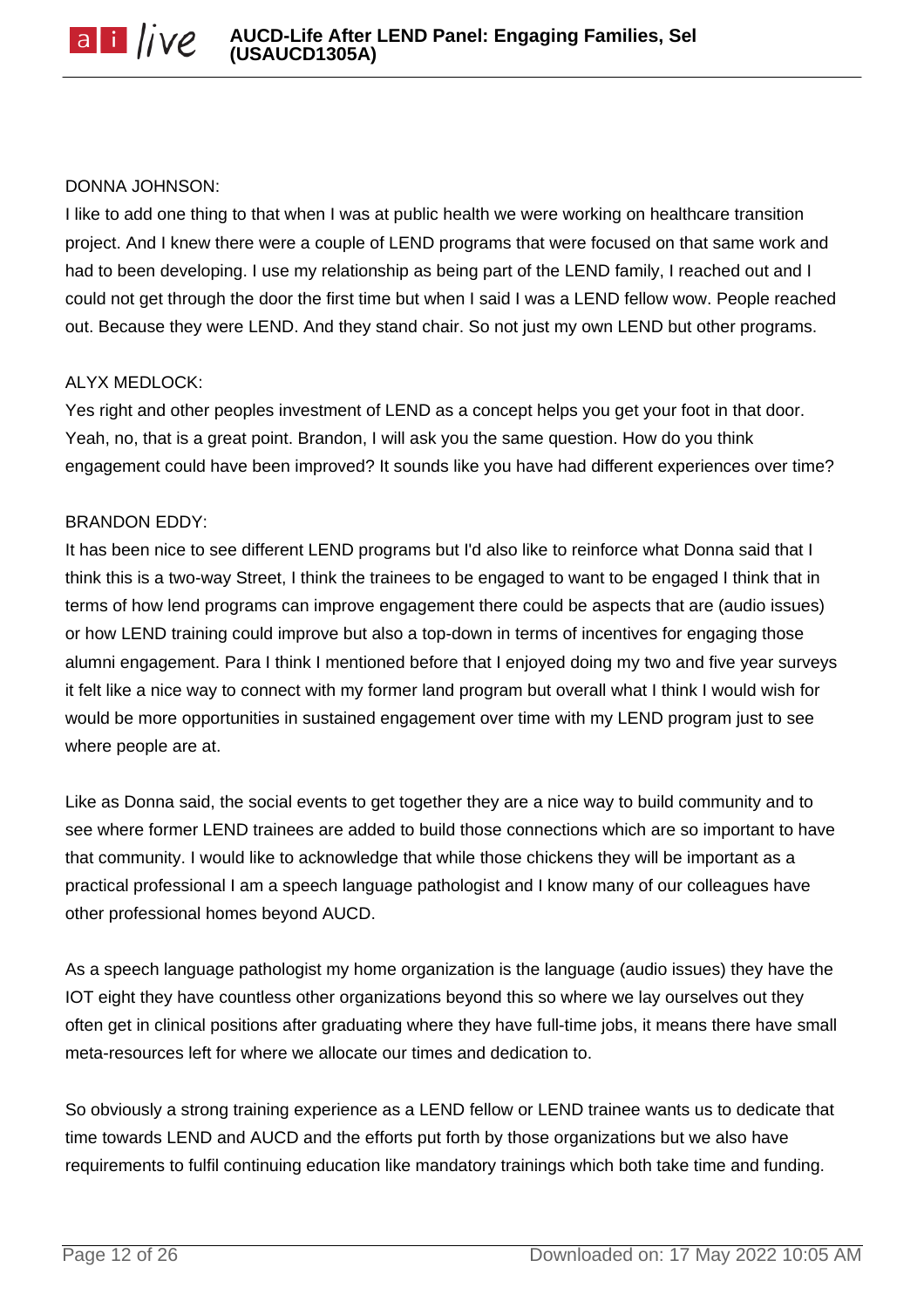So what I would say given the limited resources available to our former trainees, I imagine that some may need some incentivize a shin to maximize their engagement with sustained engagement with the LEND program after, it doesn't necessarily mean that we have to pay them to show up to events, that I do think that offering continuing education that meets requirements of multiple professional organizations can be a powerful way to engage the statement -- sustaining while meeting our professional requirements our trainees have. I think there's lots of opportunities for collaboration between groups.

I do a lot of research projects in my current position as a faculty member. I know that many of my colleagues have to do research projects as part of their LEND program. So I know there opportunities for collaboration that exist within former trainees that can advance our careers. But also help to meet than meet it for current trainees as well as to enhance the quality of the program that I've already spoken to already.

We have gotten into social connections, like an (Name) spoke about this amazing program they spoke about with the social media P setting that is a great idea. I think some of the challenges of being a faculty member leading this that sustaining this with all of your current job and other responsibilities you have. Because that takes time and someone has to do it. And I think if we shift to a top-down approach for how to engage alumni, there has to be the funding that supports this position to exist.

To dedicate to that time, and to be in different LEND programs, I have seen that this is sometimes an extra part of someone's job and and sometimes them just taking the initiative to really want to engage alumni.

I think we look at the funding mechanisms there is a possibility of distributing more funds, either to those who have sustained an engaging alumni networks besides just the two and five year and 10 year check ins. That would be a great way to really likely enhance the amount of engagement we have. I was excited to see the fast grant that A;yx was awarded, I think that this allows people to get the funding to dedicate to this workweeks is this his full-time jobs that multiple faculty members have at universities purely to engage with alumni. It is not an extra thing it is a key component of the growth of the network.

# J. ALYX MEDLOCK:

When we create that space and fun something, and provide time for something, it is an indication of its value. It is something that we decided as a group is valuable enough to create an opportunity for that — that is an excellent idea, thank you, Brandon. Anjali, do you want to touch on this question as well, around how you think that we can be doing better job in engagement?

#### ANJALI RAO: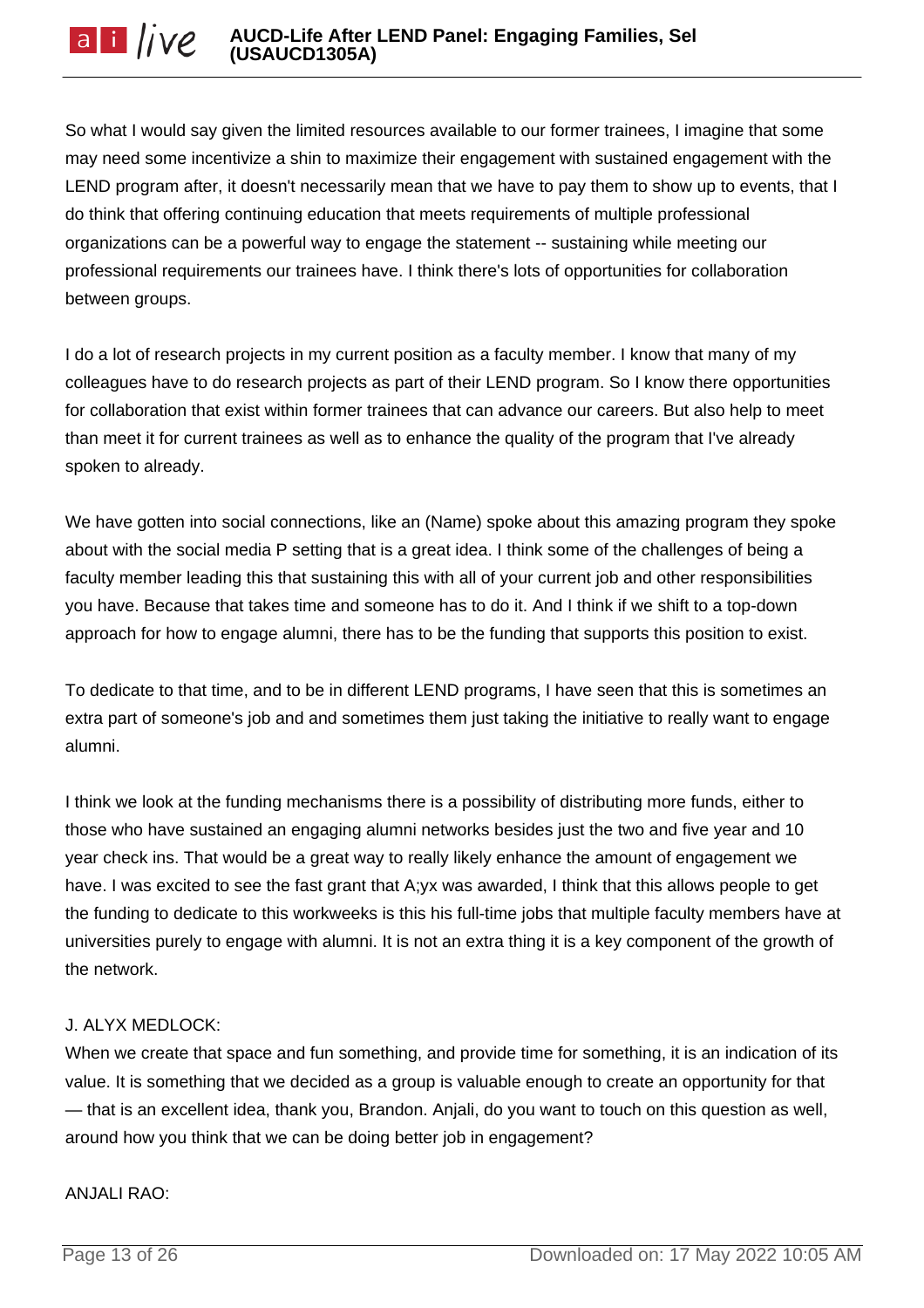I can echo some other things that have already been said. It is a collaborative effort. I mean, it is the Holy Spirit of LEND. It is collaboration. And I think carrying that forward during the alumni years is important. And I agree, everything that is AUCD or LEND related, right now, for me, personally, is completely on a voluntary basis.

Unfortunately, I'm not necessarily supported from my home training program with (Name), or LEND, so there is limitations to the ability to engage because of that.

So, things such as the fast program is a fantastic way to continue that support.

And I think that — I think we understand those benefits. I don't think anyone here — it is kind of like what we are dealing with in our — what we are doing with LEND, in general. Everything comes back to time, capacity, and where are things out in terms of legislation and advocacy.

And I think that it applies to the resources and the patients and the populations that we are working with. And it is starting to apply to us as well, in our abilities to move forward. So, I think, sometimes taking a little bit of a step back and saying, "how do we help ourselves in a collaborative manner so that we can continue to help others?" That is important.

And through the pandemic, that theme has been touched upon but really, it is really starting to make more efforts in that way. You know, the oxygen mask goes on you first, kind of idea.

A little bit of that might help moving forward.

# J. ALYX MEDLOCK:

Anjali, you had mentioned before the idea of mentorship as a way — having people mentor you, and you mentoring others in that process. It sounds like that as well, creating those mentoring networks with LEND. Do you want to add anything else about that?

# ANJALI RAO:

I think one of the areas that I would like to see a little bit more mentorship development is not just through my home LEND program, but as we start to engage with the bigger AUCD organization, having more opportunities to have connections with leadership and mentorship through AUCD. I think that would be a nice way to move forward.

# J. ALYX MEDLOCK:

That is an excellent idea. An ongoing mentorship is so meaningful, I think. If we had it at different LEND programs, that is a interesting and need opportunity.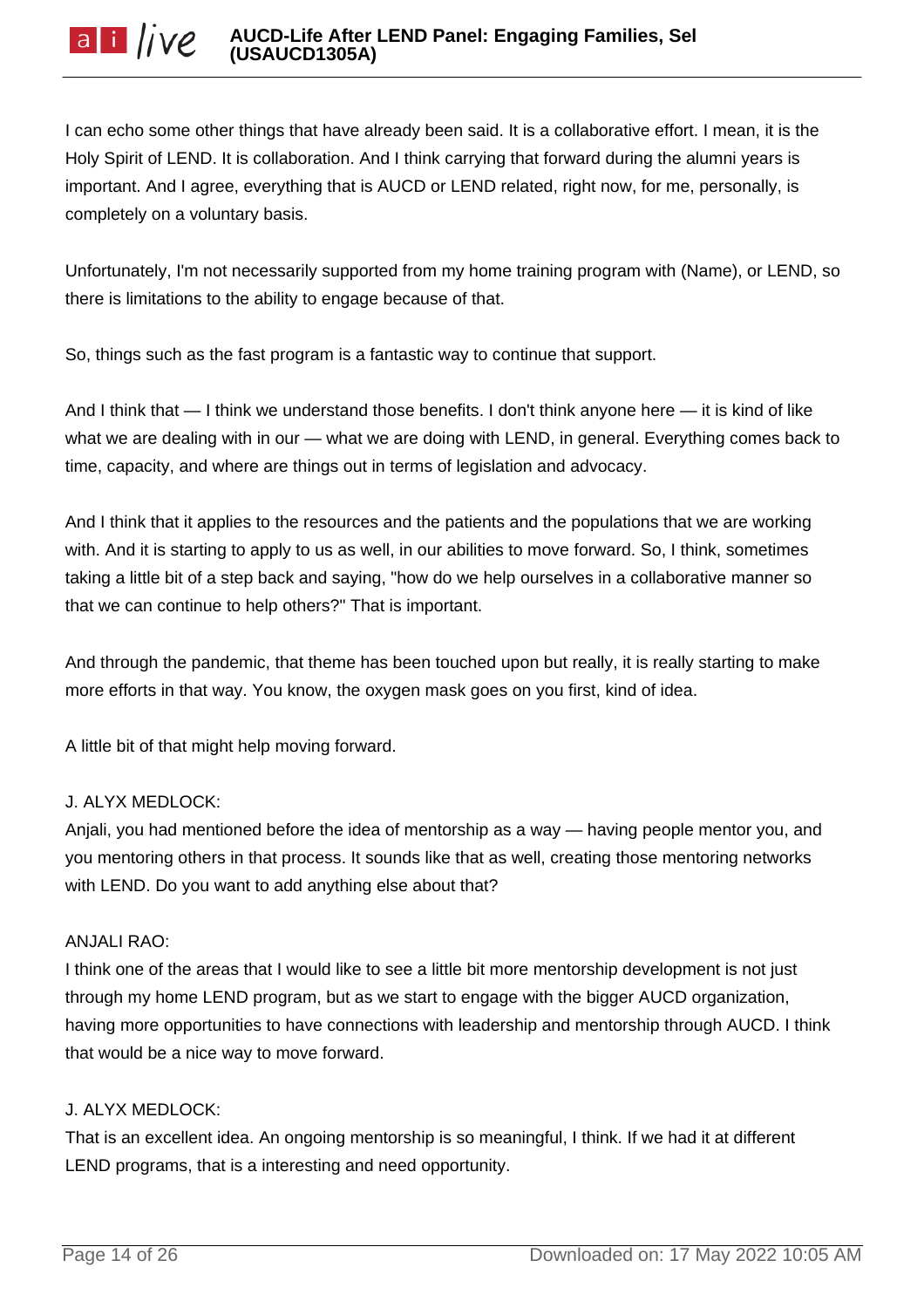### ANJALI RAO:

I think, from what I gathered, there is some consistency from LEND to LEND. And then, there is a lot of individuality from LEND to LEND. It is some of those really excellent programs and ways of engagement that are working in one area, could be more translatable to other LEND programs. That might be a nice benefit for all.

J. ALYX MEDLOCK: Very interesting, thank you.

So, for our next question, Maggie, I will start with you, if you do not mind.

Our next question is: how has your continued engagement with your LEND program supported you in your own leadership journey?

### MAGGIE WINSTON:

Excellent question. Again, I will go back to my personal experience, which is becoming faculty.

I am a person with a disability, anyway. I have a spinal cord injury, so, you can see my neck piece. I'm driving a power wheelchair with my face.

I also happened to be sort of naturally, kind of, spicy, rebellious as a person. So, salve advocacy came naturally, even before I acquired a disability. So, I'm passionate about teaching individuals about dignity of risk, ableism, inspiration porn, the kinds of issues that make me feel good to help me train and teach people and help spread this message that we have been lied to a society — that disability is not bad and that we can carry on, absolutely, normal lives. And that we do not have to be exceptional or horrible, and crippled, you know?

That, for me, has been the most individually powerful thing. To be able to spread that and the mentorship — like was mentioned before — continuing on in that way. It makes me feel super empowered as a disabled woman, especially. So, that is how it has been great for me.

### J. ALYX MEDLOCK:

Yes, thank you so much. And I'm going to ask you the follow-up question as well: what parts of your training experiences have motivated you to stay in contact with LEND and AUCD and the network and maintaining that contact with your LEND program.

### MAGGIE WINSTON:

Even if I was not consistently engaged by being faculty, it is that advocacy piece, right? We all did not happenstance with LEND, where all advocates and we have goals. So, we want to be engaged and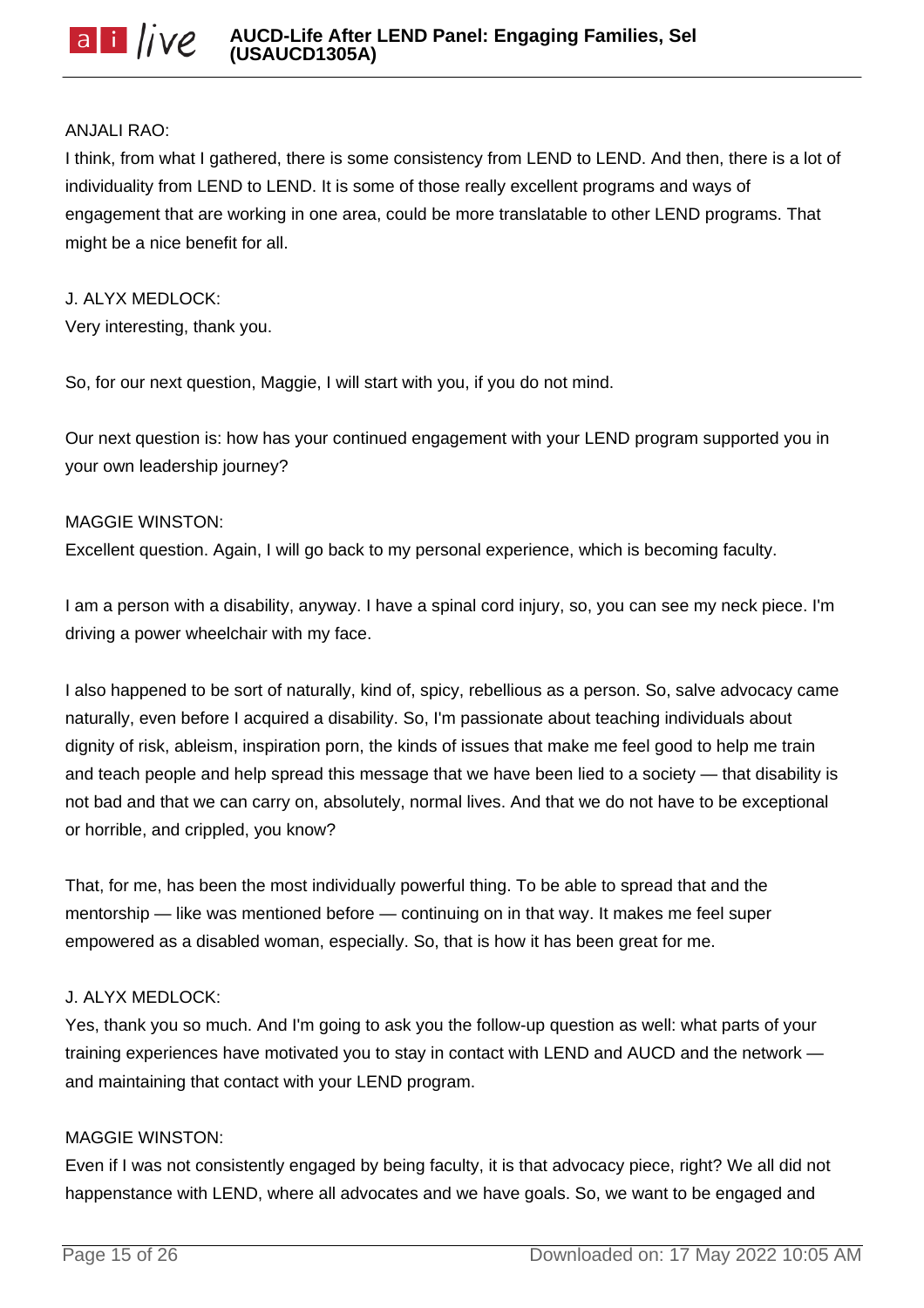advocate right out of the gate.

So, I lost my train of thought there. (Laughs)

Can you repeat the question?

J. ALYX MEDLOCK: I certainly can.

What parts of your training experiences have motivated you to continue with your engagement. You started answering it in a lovely way. So, whatever else you want to add is perfect.

### MAGGIE WINSTON:

Just the advocacy piece, that specific part is what really helped.

### J. ALYX MEDLOCK:

So, I will ask a question to Donna as well. But I think, Donna, has talked about those relationship pieces. That is what I am hearing from you, Maggie, as well — we have a network of people who are also very motivated by the things that we are. They are very engaged so, those are the people that we want to hang out with. Those are the people that we want to continue to work with. So, I think that makes perfect sense.

Donna, how has your continued engagement supported your leadership journey?

### DONNA MORGAN JOHNSON:

I think the first thing, of course, is given the opportunity to become part of faculty, you know, for me, I really wanted to give back to the program that gave to me. I thought, especially as a family member, it has meant so much to be able to support other family members and solve advocates who are really on this journey.

And one thing that has motivated me through this process — and through my training — was as a family member, you come in with your own lens of what you think life looks like. You come in with their own experiences.

But through my engagement with LEND, through training and through the course of these 10 years, I've learned the other side. And I've learned from members of my cohort or other disciplines, saying that (indiscernible) as a parent, of a young woman who was in high school and I am trying to navigate a system. And when the psychologist said to me, "no, we are not going to do this," but then, getting to reach out to my colleagues to say, "can you please explain to me why these people will not give my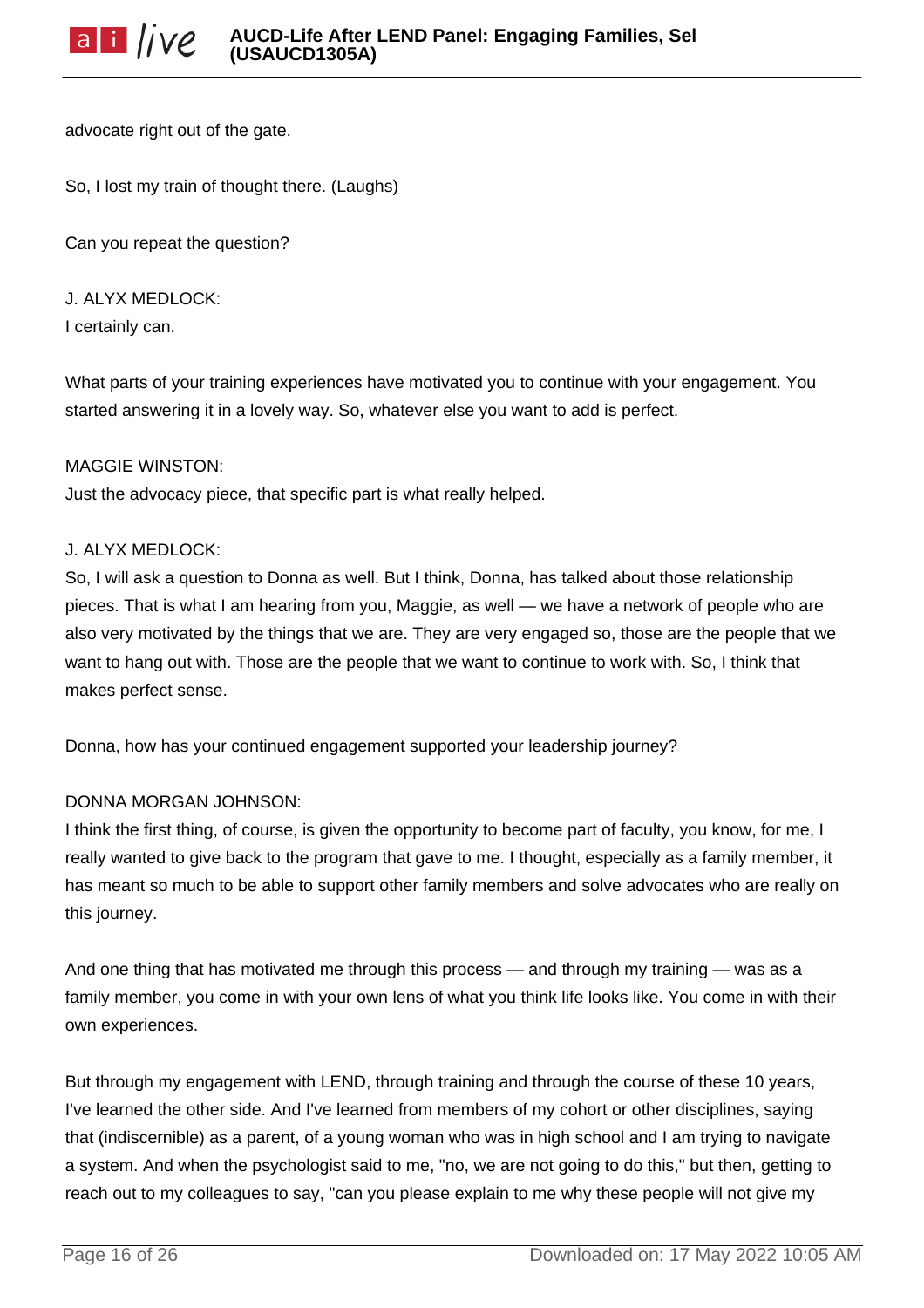child the service?" And they can explain to me that "Donna, this is based on an education in space, not based on your personal space."

So, learning all of that, the inter-workings and the back end of this has really moulded me to not only continue my journey, but to support other parents who may not know.

So, that is where I feel like I have gotten a lot of motivation. So, thanks.

### J. ALYX MEDLOCK:

Yes, that's absolutely great. Thank you for sharing that.

Brandon, or Anjali, do you want to share anything in the last few minutes that we have?

### ANJALI RAO:

I think that common goal of advocacy is such a strong driver for everyone involved with this and continues to be involved. And I think understanding that the problems are bigger than any one discipline, unless we come together to work as a truly multidisciplinary team, then that is the only way to achieve those common goals.

And I think that has been a breath of fresh air to be on those teams, to continue to move that idea forward. Even when we are going back and working with our own disciplines. And also, sharing that knowledge with others in our own disciplines who do not have the opportunity to thrive within a full LEND training program.

# J. ALYX MEDLOCK:

Absolutely. Brandon, do you have anything that you would like to add to this?

# BRANDON EDDY:

I think that is great. It is. It is all about shared goals and through that, we have the opportunity to enhance future generations of trainees who are advancing beyond this. I look at my path and without the Iowa program, I probably would not have been in the organ program. Without that, I would not have gotten the research job, that got me math faculty position. I attribute everything that I have success in with my experience with LEND, and my drive to support efforts in terms of my own values, they align with LEND. LEND passed that onto me and I will continue to pass it on to the students that I teach.

# J. ALYX MEDLOCK:

Thank you all so much. Those themes of the richness of the experiences that we have in LEND supporting that continued engagement and that continued desire to be part of that network, not within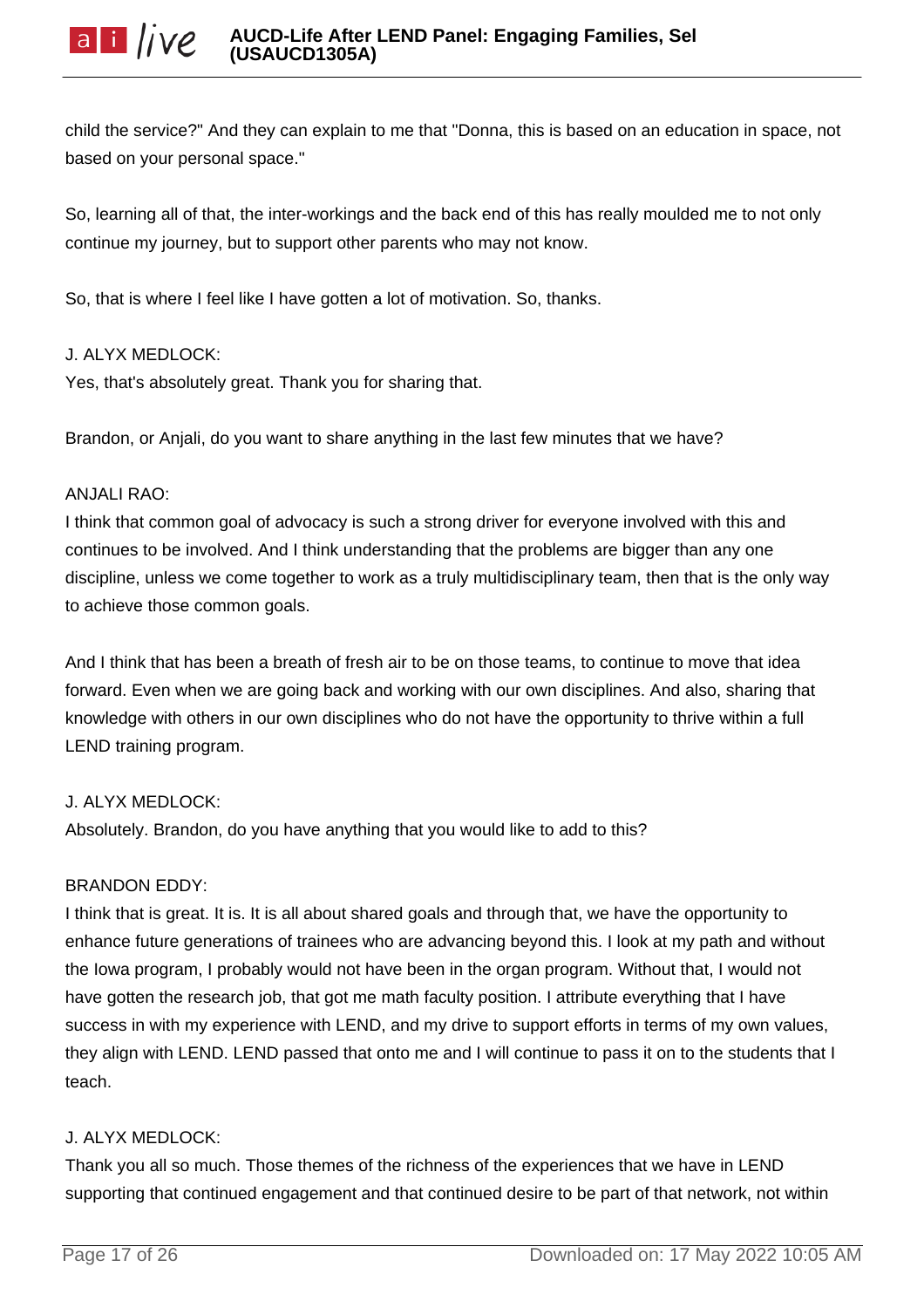our own LEND programs, but within AUCD and with each other and those who have shared goals. So, thank you.

Mark, do you have any last words?

### MARK CRENSHAW:

I just wanted to amplify Anjali and their point. I think, often, when we start with a new LEND cohort, and we talk about the challenges that kids, adults and families with disabilities are attempting to navigate the systems and the complexity, it seems like a really complicated and complex set of challenges to unravel. And it is, for sure. But I wanted to amplify Anjali and their point, that part of the benefit of LEND is having people from 14 or 15 disciplines in a room together, bringing 14 or 15 unique life experiences and perspectives about how we can advocate for more just future. And in the sense, that we absolutely cannot expect that people who are psychologists or social workers could bring enough perspectives and ideas and experiences in the room to do it alone. So, that is exactly why we come together in LEND, to do it. And back to my original point, you know, You know, the goal of LEND is to build an interdisciplinary workforce that is focused on these issues over time.

And so, Donna, I don't know what I said in your interview but I am fond of saying and lend interviews to applicants, come join us on this 25 year journey to make sure we are stronger for the kids and adults we care about and so I think Anjali I think you hit the nail on the head for why this is such a vital conversation so I appreciate your perspective.

### MAUREEN JOHNSON:

I would like to thank our moderators so much thank you Mark and Alyx for directing the flow of this conversation and thank you to our panelists, Donna, Brandon, Maggie, and Anjali now we're going to some questions so please if you have some questions for our panel please if you could put them in the chat.

I think I saw one question earlier from Maja, they were support fellow during the April 2020 lockdown period and they asked how can someone like me find usage and application for the training and time you put into the training? Are there any opportunities out there, thank you for your suggestions and guidance.

### ALYX MEDLOCK:

Maggie and Donna I wonder if you have specific experiences that could answer that question?

MAGGIE WILSON:

Could you repeat the question once more please?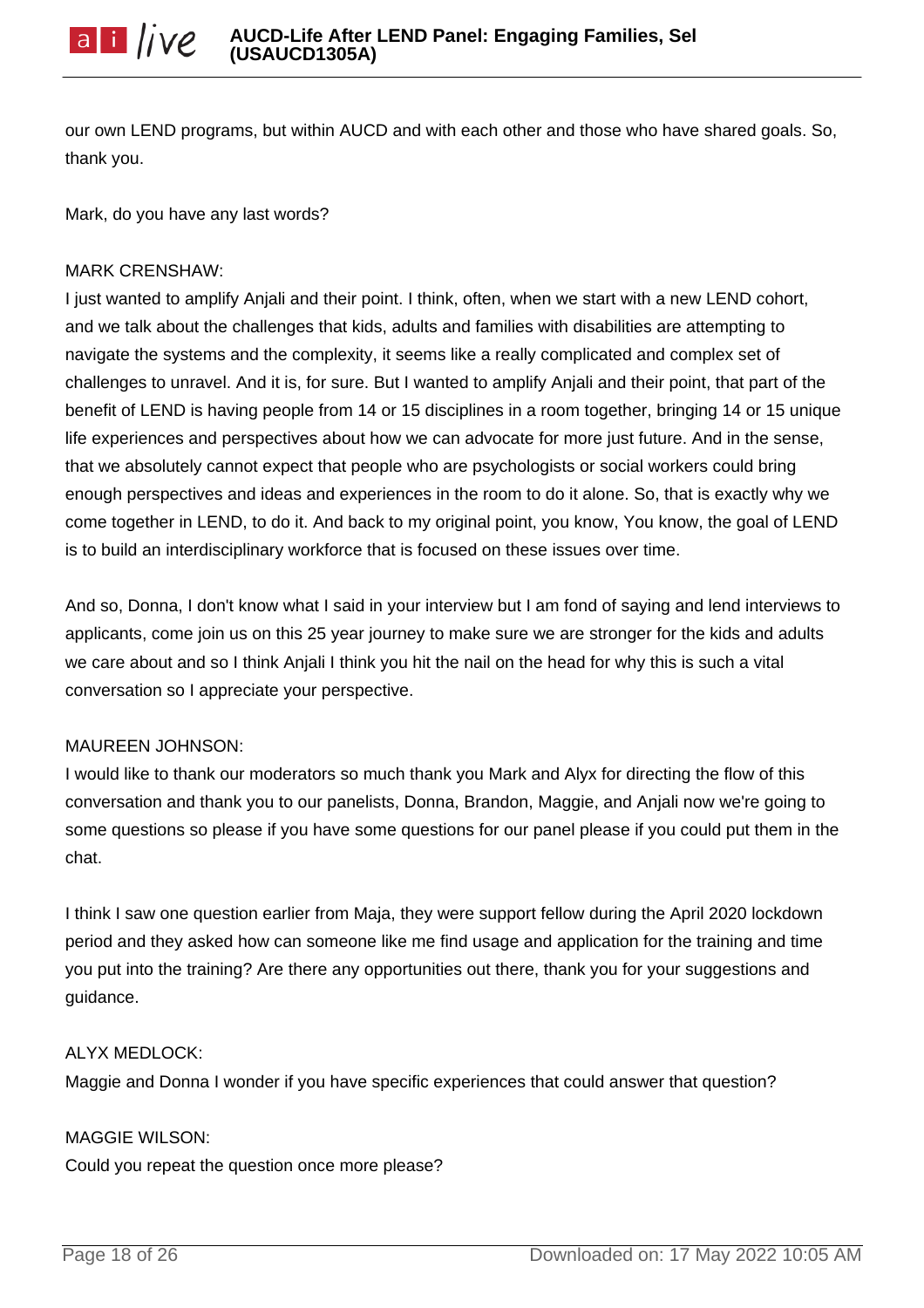### MAUREEN JOHNSON:

Sure no problem, I am asking so Maya is a family support fellow how can someone like me find usage of the application of training that they did under the unit -- are there any opportunities out there?

### ALYX MEDLOCK:

I want Maggie and Donna's answer this and we think about this within our LEND that if you're coming to LEND as a professional fellow you have a pretty clear path of your leadership right? You know what kind of things to do in your leadership and in our experience that path is less clear for families and self advocates who are coming to lend programs looking for leadership and advocacy opportunities and that path is a bit muddier to navigate. And so it is something that I have thought about a lot.

I want to think about how much we are thinking about this but I think Maggie and Donna you can answer the question better than I could.

#### MAGGIE WILSON:

Yeah, and I would say look for other leadership opportunities as well through like other nonprofits. I'm a board member for what is called peer power of Alaska.

We are aboard for -- aboard for people who are self advocates a for people who have disabilities in Alaska, and finding that, track that is best for you and your family, if you are family Advocate you have a kid with a disability, you know finding your group within your state or local region that advocates their. And yeah, finding your niche within your community because they're all kinds of ways to go and maybe if not in your local community maybe there is something nationwide that are always looking for strong applicants and leaders as well.

### DONNA JOHNSON:

I totally agree with Maggie Black I will share this, and that I will actually give an opportunity for AUCD at the same time. So one of the things that I have been able to serve on board just as Maggie and what I have been able to find is sometimes when I'm interviewed what I said on the American pediatric subcommittee I set as a parent advocate for the DPP network-DVP autism, every time I have had my first conversation I keep hearing that we have been looking for parents.

And then thinking, well, we are here, we want to help. And so I think what may be helpful is if there is an opportunity for may be you know AUCD to find some of these boards they want parent voices but there needs to be a way for us to connect and for me it has been that I ended up on both of these boards because of one of my fellow lend MAc -- LEND ports because I said Donna, we need a parent, I think if there was a more structured way may be for AUCD, some of these boards and organizations that you engage with to say hey, we have some parent voices if you need some because many of them don't have a way to connect to us.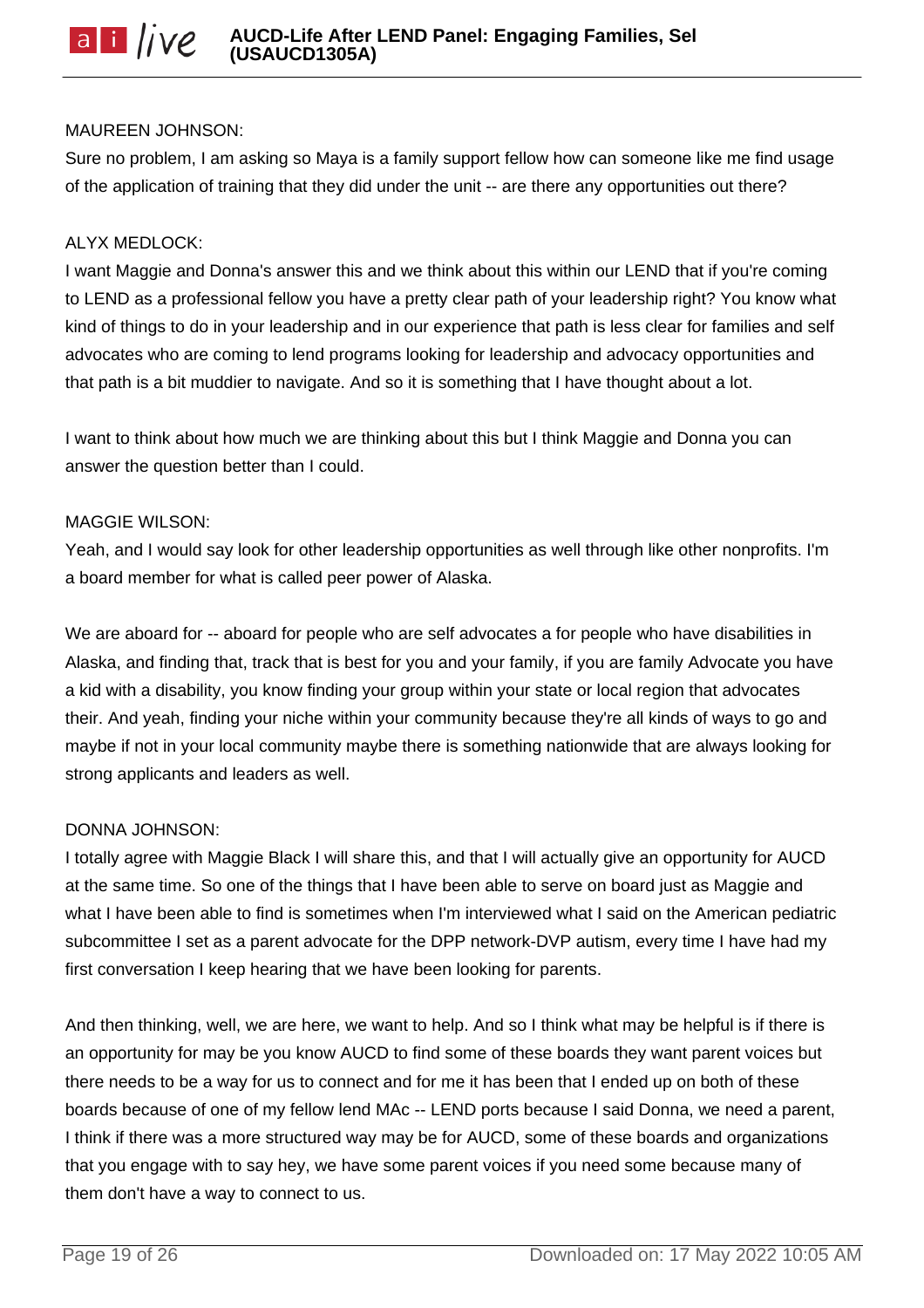And we would know how to connect to them, so I would say check with your local programs just like Maggie said, and you know some of these big foundations and organizations today they say do you need apparent voice because they are talking about us. And self advocates. So those are some possible strategies.

## ALYX MEDLOCK:

Yes, absolutely and on our portal that I showed you the picture we have the discussion board with the idea people could post those kind of leadership opportunities for of those kinds and for people to get more involved but the truth is is that a has been more I did individual level like Donna was saying it has been at an individual level where I know and this person has been looking for this and the person in my mind to be a good fit for that position and then I am making those connections at that individual level based on those relationships but at that more organized top-down peace like what Brandon was saying that is a lot harder to find. And jelly bac -

### ANJALI RAO:

I will echo it is kind of hard to fall in the professional circles to it happens through word-of-mouth like I know that person I know this person they mentored that person I know this person who is mentoring through them, it is a common issue across all organizations.

### MARK CRENSHAW:

And I wanted to add, Alyx, to this conversation that sometimes it is important to start small so start with conversations with other families in the space you are in.

Start with conversations but what families need and what your experience is relevant to helping to meet those needs and then sort of thing, in terms of ripples right? So if this is a concern for families like mine, who in the state is a good conversation partner? Or who in my community is a good conversation partner? Or what else I would say is who are the people that are doing the kind of work that you might want to do? And is it feasible for your LEND to support you to connect to those folks.

To say, how did you get here? If you wanted to do this as part of my leadership journey if I wanted to make a contribution like this have what I do that? So just to say, from my perspective it is all about the relationships. And so sometimes you can use land MAc -- use LEND to open that door that might not otherwise be available so start small, feel successful and think about every expanding circles back and who you know and who could help you go where you want to go.

There are couple comments in the chat, about serving on boards, and not being paid positions. I do understand that that is a barrier for folks. We just recently this week we've had conversations with one of our state agencies about compensating individuals with disabilities for their time on a workgroup. So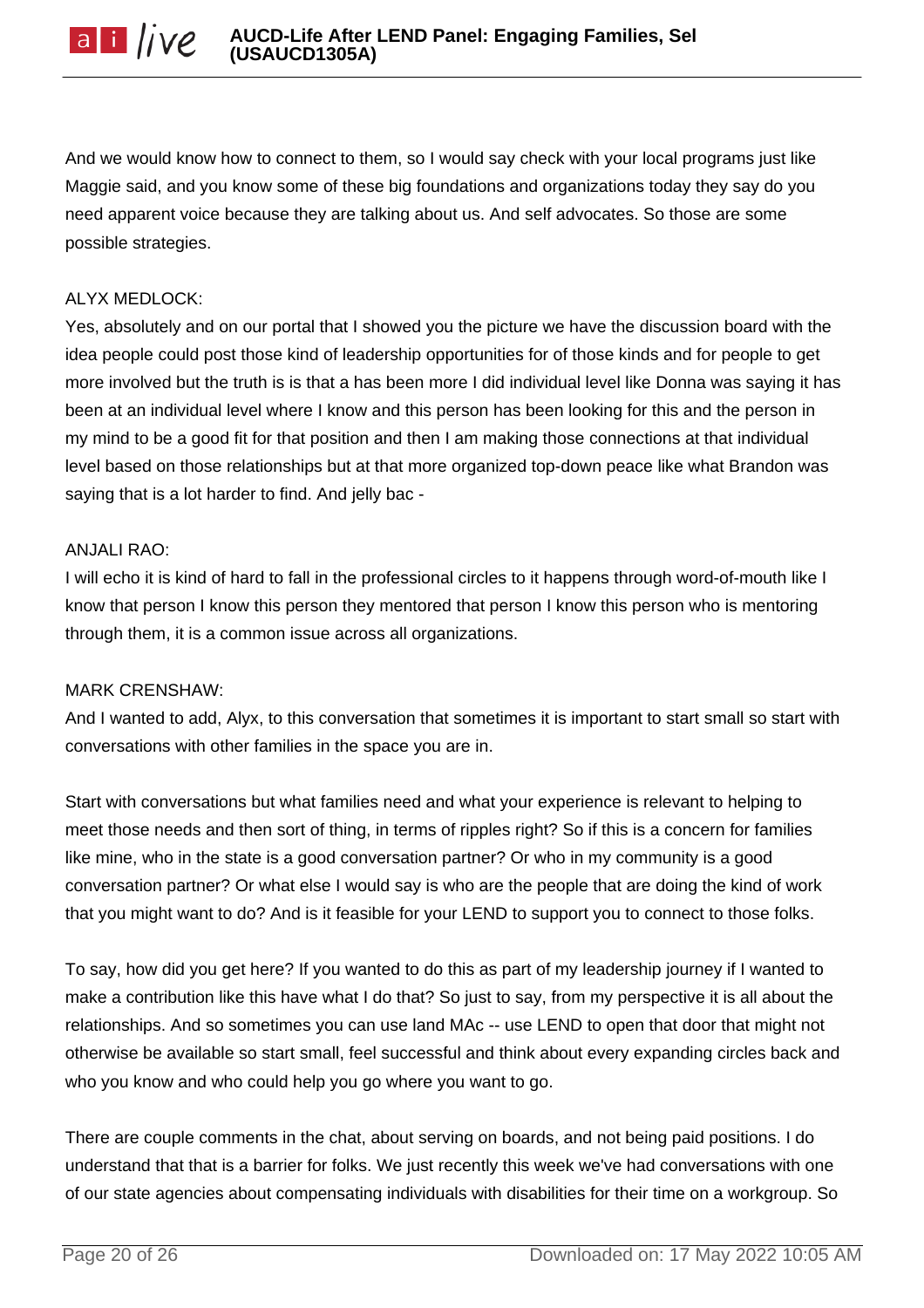understand that that is a conversation that we need to be having with folks about engaging people with disabilities and valuing their time.

### MAUREEN JOHNSON:

Agreed, definitely, I see a question from the chat can any alumni get involved with community groups within their city or region, we have heard many answers that absolutely you can --- ves definitely so

### MARK CRENSHAW:

So for Shannon, oh I see it, so as a (Name) training Director, the answer is yes with the expectation as you do and then the conversation is how can I as a LEND training Director how can I support the people that have been in my LEND room to do that? So it is absolutely that we want for all of our trainees to continue to be engaged. And to grow on their leadership journey and that is the way that that happens. I think that is important.

### MAUREEN JOHNSON:

Yes, absolutely if you have any continued questions for panelists you can put them in the chat and we can also have some discussion questions just to help with understanding of what strategies (audio issues) are panelists use (audio issues)

### SPEAKER:

I think Maureen had connection issues+of she's back.

### MAUREEN JOHNSON:

Yes I saw my Zoom crashed, sorry about that, I will re-share my screen. So as I was mentioning we have some discussion questions for you, the audience and we would love to know first what are some successful strategies that you have done that your program to engage alumni? And if you are former trainee what strategies have you seen that your centre has done? So this link to this poll is in the chat if you could put in your responses.

We have some responses and I will share my screen, and the answers so what are some strategies that your has done when engaging alumni? OK we see a couple responses, flexible participation in panel discussion from your cohorts, Facebook groups, that's wonderful. Virtual alumni and virtual engagement opportunities kind of relates to a Facebook group. Keeping in touch with alumni more than just with surveys, even before COVID we see some it gatherings participating in the community leadership activities, but is a great response as well.

I see to capture some responses that we see in the chat which is, yes like Facebook group. Inviting them to events. I think that is really fantastic, at AUCD we offer events as well that are open to current and former trainees. LinkedIn.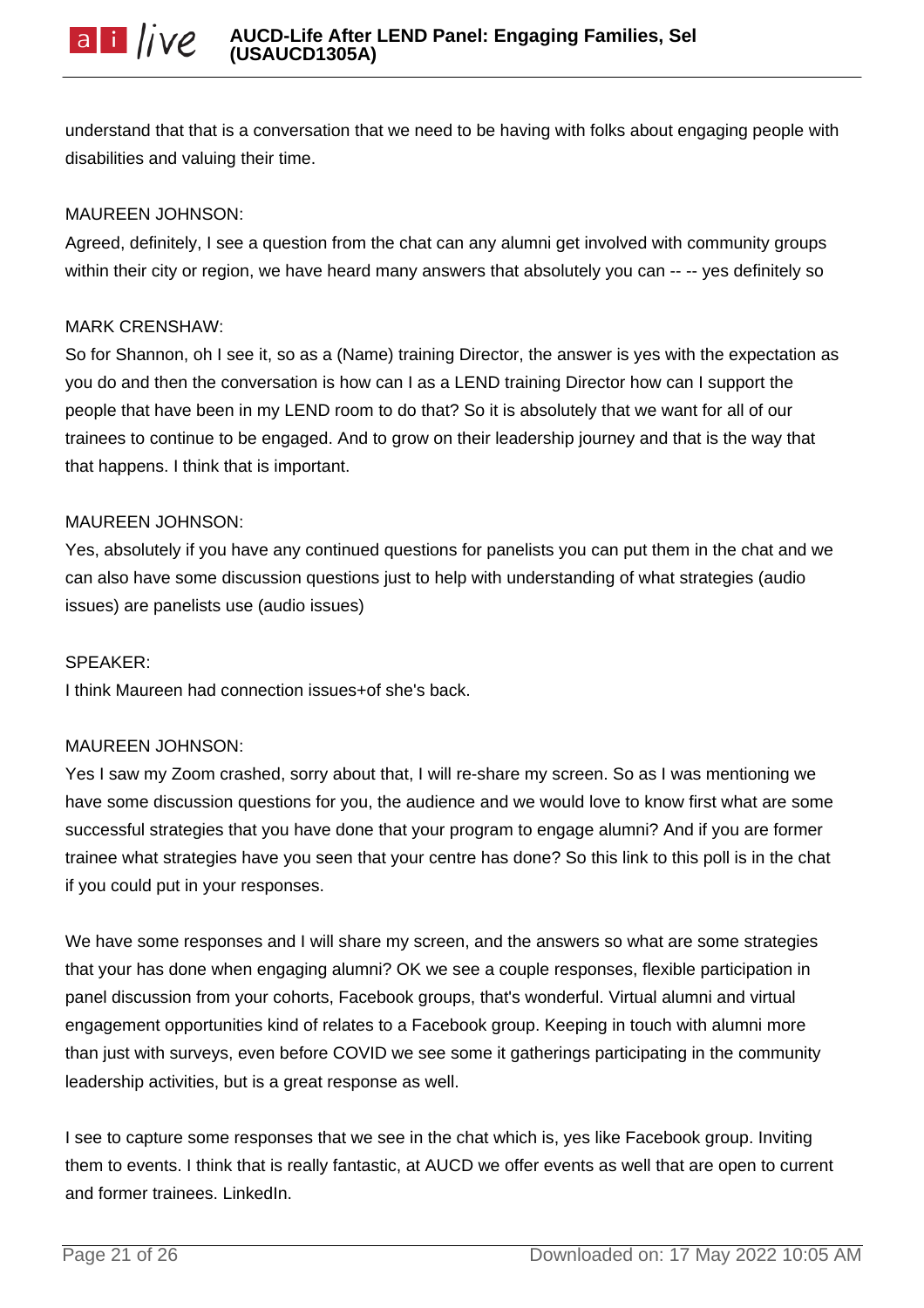AUCD does have a LinkedIn group for emerging communities. So, one of my colleagues can put that in the chat, that is another way to get connected.

Kathleen has raised their hand?

Yes, Kathleen?

### SPEAKER:

Yes, this is me advocating for people like me. I hate when everybody puts it in the chat because when you put it in the chat, I miss the whole thing. I take forever to type. I have to talk with my voice. I cannot type it in with my voice.

I just wanted to wish that people would stop saying, "put it in the chat." Because it annoys me.

And also, I cannot participate if you ask us to put it in the chat. It just bugs me, and I'm sorry for being rude. But that is how I feel.

### SPEAKER:

No, you're not being rude at all. We appreciate your feedback the stuff I can also make sure to be mindful — to make sure that we are getting everybody's participation. Please raise your hand, or unmute. So, we appreciate your participation as well.

#### SPEAKER:

Alright, thank you.

### MARK CRENSHAW:

Maureen, something that I forgot to say earlier that I think is part of the engagement strategy is that I want to get my LEND alumni used to communicating with me about job changes and papers published and, you know, milestones on their leadership journeys when they receive awards, things like that. So, I can share that information with number one, my project officer, but also, with the LEND community.

So, part of the other engagement strategy is celebration. You know, Donna talked about a picnic, and that is one way to celebrate.

But this work is really not easy. If this would be easy, we would not have to spend so much time thinking about how to train people to do it. So, I think celebration is really key as an engagement strategy. So, celebrating people's wins is so important to me.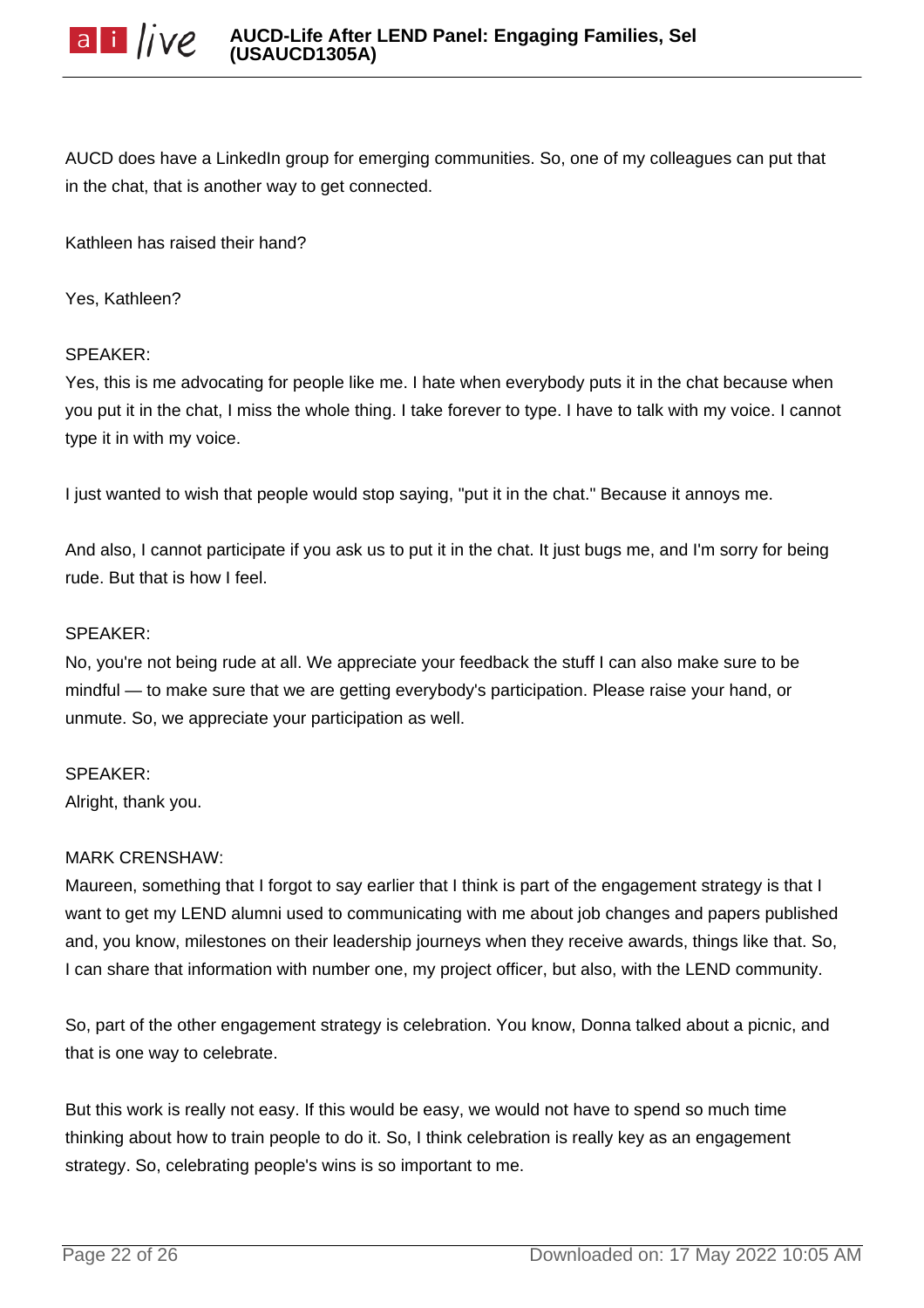So, engaging the individuals and cohorts to say, "I heard about this great thing that happened for someone who is in my cohort." It gives me an excuse to reach out to this person. And I asked them if I can share it with a wider audience. You know, to set in the LEND community, in Georgia, this idea that we are going to celebrate when people win. And we are going to celebrate. And it is not just when we get new money allocated for an important program, but it is also the micro wins.

I need every occasion I can to celebrate.

### SPEAKER:

Yes, I love the idea of connecting with our trainees when they have awards that they have gotten, or when they are doing speaking engagement and highlighting that with their cohort and alumni.

### J. ALYX MEDLOCK:

On that note, I have one little piece to add: LEND often has a lovely platform to provide an opportunity for people's leadership to be acknowledged, to be celebrated. And not everywhere is that platform. So, we have to take advantage of the platform that we have.

That is the brown bags that we have had — we've had alumni come back and present brown bags to a wider audience. And I think providing the opportunity for people to share their leadership has been really important. I would just add that to what Mark was saying.

SPEAKER: (Indiscernable).

# MARK CRENSHAW:

With something that is happening right now on my social media, but I wanted to also add as well is that I posted about a book and several LEND trainees — several alumni came up in the comments about this book that I posted about. And they said "I'm ordering this book right now," so, I said "OK, we will have a book group." I fully expect that this book group will bring together LEND alumni from across the cohorts.

And that just happened because I posted about a book that I ordered at 2 PM this morning when I was scrolling.

So, just to say, you know, "I will read the book anyway, I will look for people to talk to about it anyway, might as well be people that I like to talk to."

### SPEAKER:

That is another great idea as well. If you wants, you can put the book in the chat or say it out loud.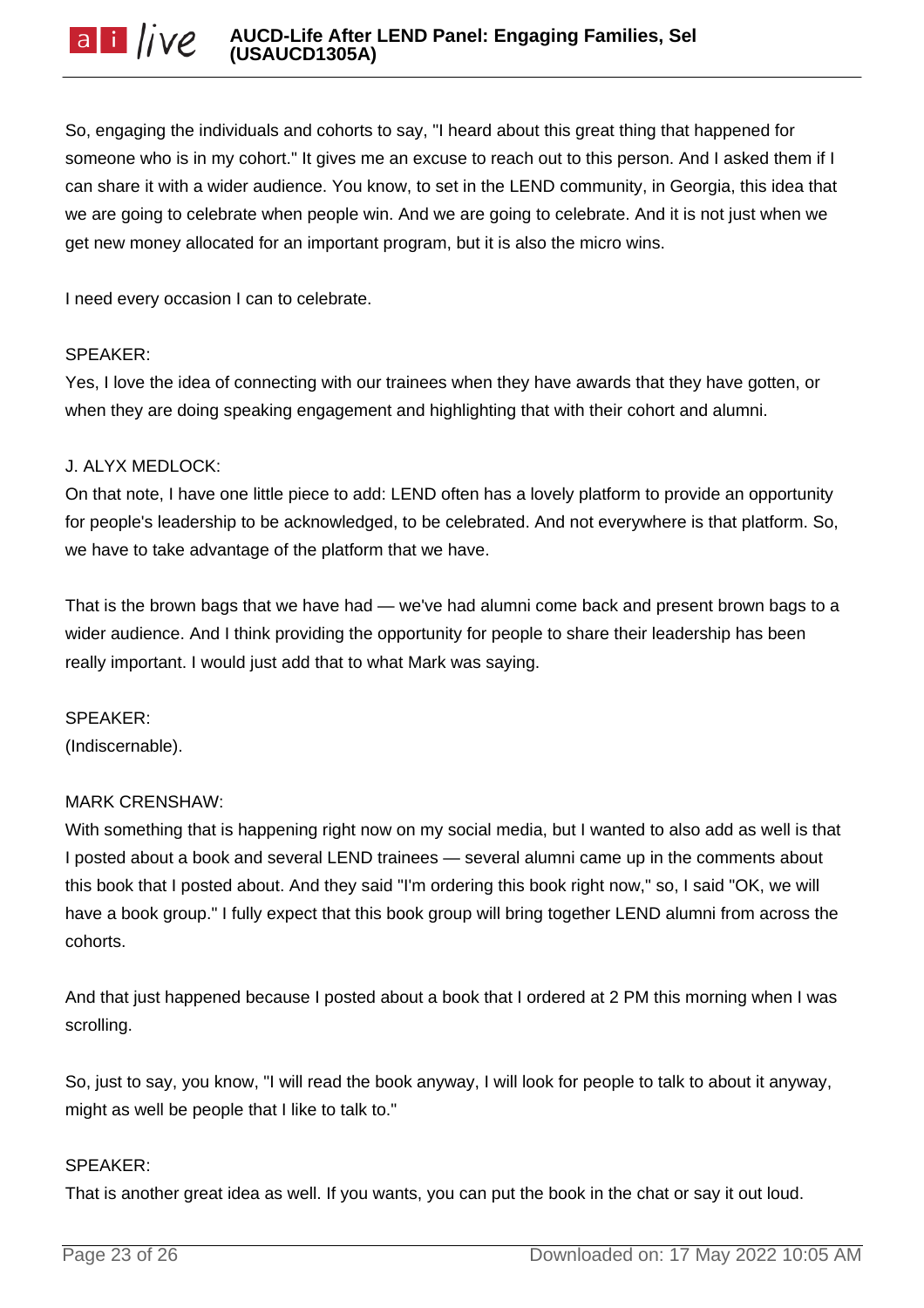

#### MARK CRENSHAW:

It is called My Body Is Not a (indiscernible) Request. It is about disability justice and fake spaces (?). I'm really interested in that. And several of my former trainees are interested in that as well.

#### SPEAKER:

That sounds interesting as well. I love the title, it is very thought-provoking.

Our next question is for those who are faculty. Wanting us to understand how the program measures success in terms of how you are engaging with trainees. So, if you do want to raise your hand, using the Zoom Console, you can do that to answer this question.

And I know that you guys will take a couple of minutes to answer. That is actually our final question.

So, again, if you have any thoughts about how your program measures success. Or, if you want to share what you consider our barriers to the process. I know that we talked about that a little bit in the panel, talking about time, you know, lack of paid resources.

#### MARK CRENSHAW:

Maureen, from my perspective, one of the ways that we measure success in terms of that is really talking about our LEND alumni as emerging leaders in these spaces. And then, taking the time, and our reporting, to say, this is a picture of a few of the alumni that we have engaged and the contributions that they are contributing, the way that they are strengthening with what they have to offer.

And then, it was 60 presentations over the course of the LEND year. You know, 15 alumni were engaged in sharing perspectives.

So, those are just small ways. But I do think those are important to lift up.

#### SPEAKER:

Thank you, Mark, I think that is appreciated as well.

As we start wrapping up, are there any final thoughts from our moderators or panelists, or even anyone in the audience — feel free to unmute and unpack any thoughts that you have.

#### DONNA MORGAN JOHNSON:

I do have one final thought. I was thinking about the question about ways, in particular, families and sub- advocates can engage in different opportunities.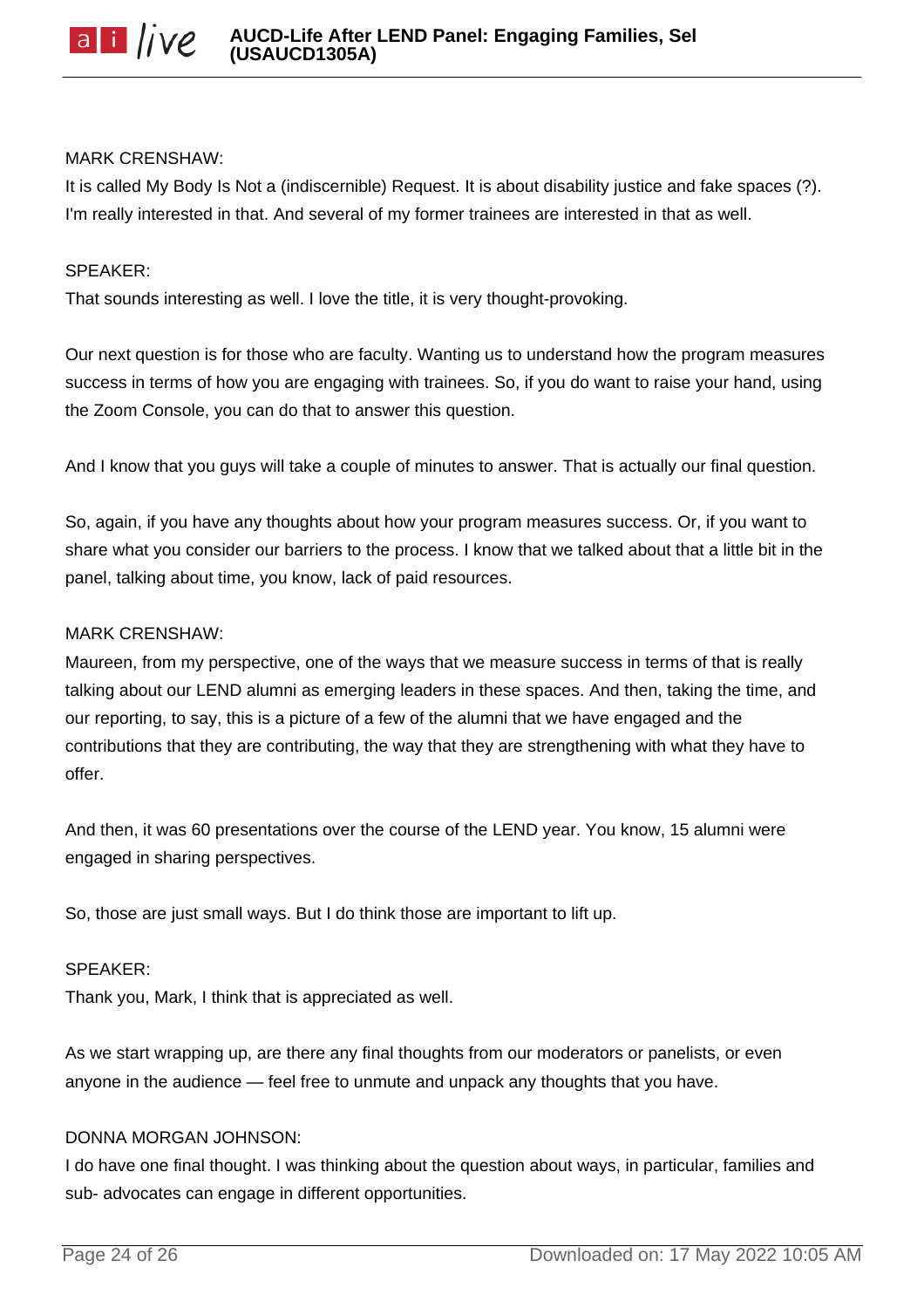Right now, in our society, there is a huge focus on diversity, equity and inclusion. Many organizations are implementing roles of DEI directors. And I think, sometimes, you have to start in your own LEND before you can expand to other parts of the land.

So, thinking about may be, where you work, or, where you know and are seeing different opportunities. Reaching out to some of those directors or chief equity officers, or whatever they are, especially (indiscernible). I just got a DEI position, or whatever. And reaching at the say, "are you interested in having a different voice or perspective?"

And not just saying that you are a family member or a self advocate, but letting them know about your training in LEND. Because they may not know about LEND. You know, we know, but for them to be able to understand what you bring to the table and why your voice is so important. So, again, if this is the space that you really want to serve in and be a part of, and really, to use your voice, you know, capturing this opportunity right now that is happening across the country. So, just a thought.

#### SPEAKER:

Yes, that's an excellent point, Donna.

We, at AUCD, really raise the voices of trainees who say how unique LEND is will stop especially those outside of the AUCD network.

Kathleen, you have your hand raised?

### SPEAKER:

I think I already did this. But I want to remind everyone that accessibility is what makes this space welcoming. And (indiscernible), and I do not think I am a self advocate, because I think that we all should be self advocates.

I think you will not say, that they cannot contribute, that they should feel welcome, it is probably because things are not accessible to them. If people do not feel welcome, they will not participate. That's it.

#### SPEAKER:

That's a great point to end on, Kathleen. Making sure that things are accessible and that if we are going to note that if we are welcoming everyone, it is getting support that we need to that everyone can participate and have their voices heard.

So, we are going to close out this webinar. Again, we want to thank you all for joining us and I wanted